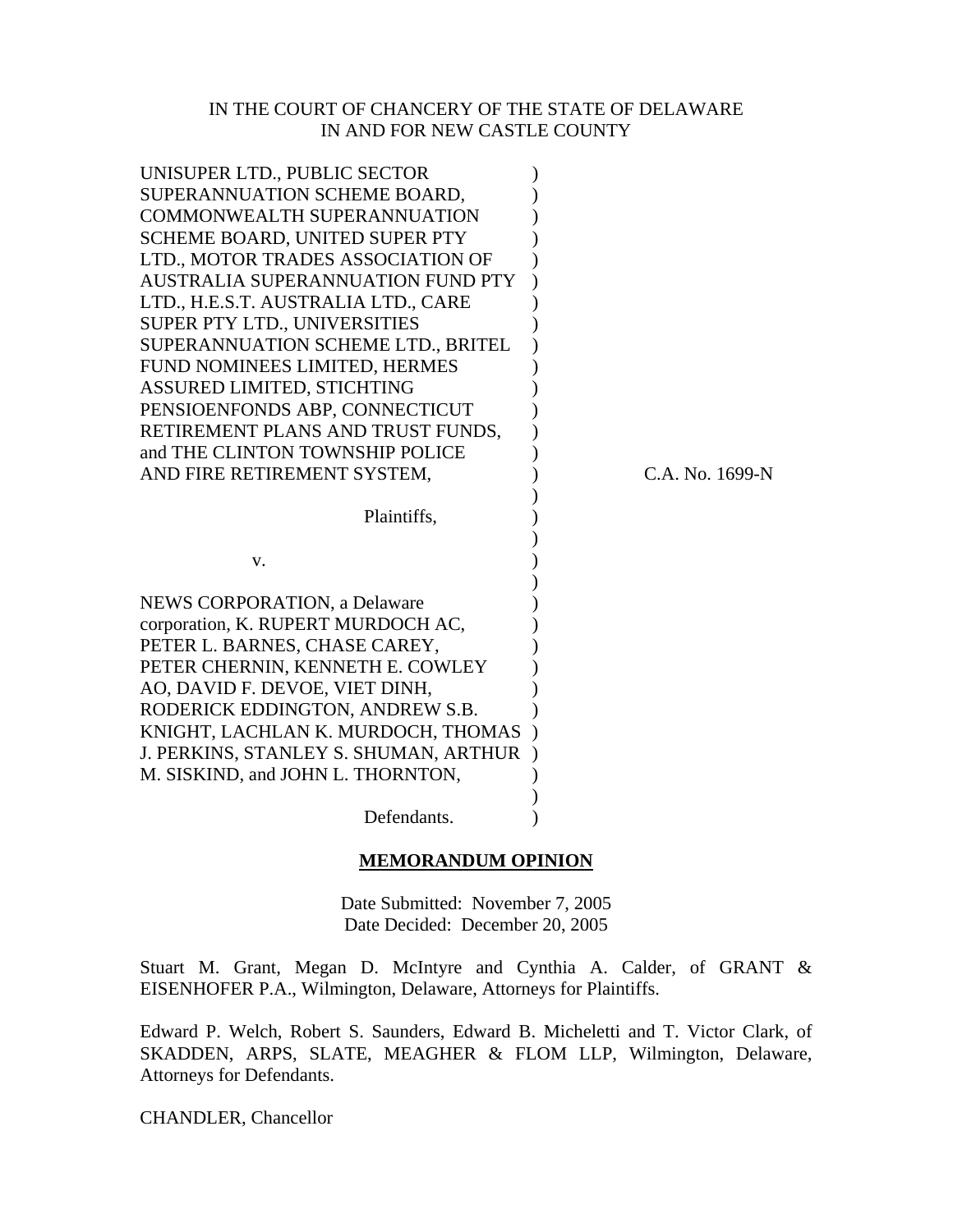This case arises from a dispute between institutional shareholders and a company whose shares the investors owned and whose corporate governance they were monitoring. Plaintiffs filed this action on October 7, 2005, against defendant News Corporation ("News Corp." or "the Company") seeking to invalidate News Corp.'s extension of its poison pill and to prohibit any further extensions absent shareholder approval. Plaintiffs allege that News Corp. contracted, or else promised, that any extension of its poison pill would be put to a shareholder vote. When News Corp.'s board of directors extended the pill without a shareholder vote, plaintiffs filed this lawsuit. The individuals who were directors of News Corp. at the relevant times have also been named as defendants.<sup>[1](#page-1-0)</sup> Defendants have filed a motion to dismiss. For the reasons set forth below, I deny defendants' motion on counts I and II, and I grant defendants' motion on counts III, IV and V.

#### **I. BACKGROUND**

On April 6, 2004, News Corp. issued a press release announcing a plan of reorganization that would include the reincorporation of News Corp.—then an Australian corporation—as a Delaware corporation.<sup>[2](#page-1-1)</sup> The

<span id="page-1-0"></span><sup>&</sup>lt;sup>1</sup> The Individual or Director defendants are: K. Rupert Murdoch, Peter L. Barnes, Chase Carey, Peter Chernin, Kenneth E. Cowley, David Devoe, Viet Dinh, Roderick Eddington, Andrew S.B. Knight, Lachlan K. Murdoch, Thomas J. Perkins, Stanley S. Shuman, Arthur M. Siskind, and John L. Thornton.

<span id="page-1-1"></span> $2^2$  Compl. ¶ 33.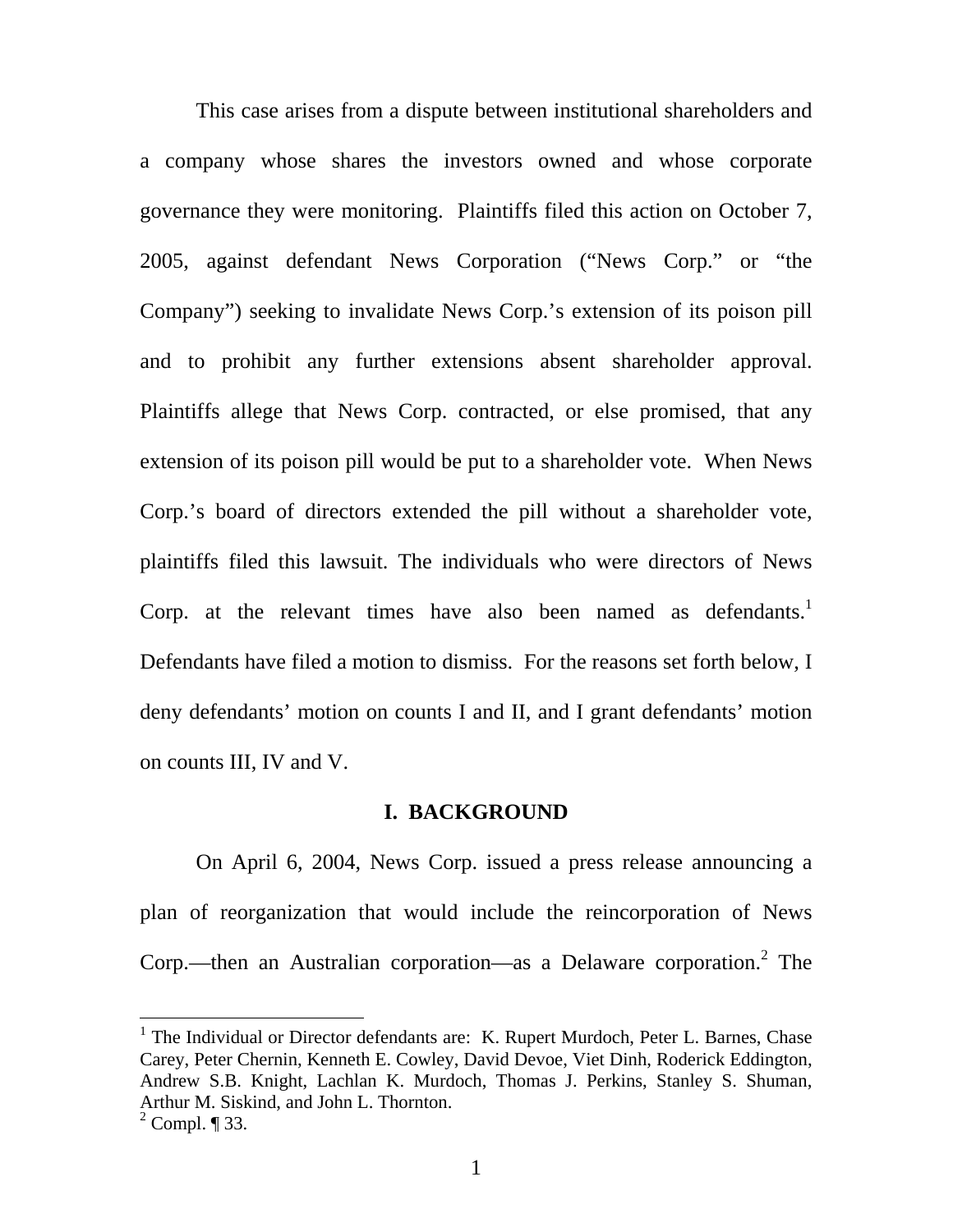reorganization would be contingent on a shareholder vote of approval by each class of News Corp.'s shareholders voting separately.<sup>[3](#page-2-0)</sup> Because the shares beneficially owned by the Murdoch family voted as their own class, the public shareholders were in a position to prevent the reorganization if they voted as a class to reject it.

In late July 2004, the Australian Council of Super Investors Inc. ("ACSI") and Corporate Governance International ("CGI") met with News Corp. to discuss the reincorporation proposal. ACSI is a non-profit organization that advises Australian pension funds on corporate governance and CGI is an Australian proxy advisory firm.<sup>[4](#page-2-1)</sup> During these meetings, ACSI and CGI informed News Corp. of their concerns about the reincorporation's impact on shareholder rights and other corporate governance issues.<sup>[5](#page-2-2)</sup> One of the specific concerns mentioned by ACSI and GCI was that, under Delaware law, the Company's board of directors would be able to institute a poison pill without shareholder approval, while under Australian law shareholder approval is required.<sup>[6](#page-2-3)</sup>

After these meetings, ACSI and CGI began to develop a set of proposed changes to News Corp.'s post-reorganization, Delaware certificate of incorporation. ACSI and CGI drafted these proposed changes in the form

<span id="page-2-0"></span> $\frac{3}{3}$  Compl.  $\sqrt{34}$ .

<span id="page-2-1"></span> $4$  Compl.  $\overline{\P}$  31.

<span id="page-2-2"></span> $<sup>5</sup>$  Compl.  $\overline{\P}$  37.</sup>

<span id="page-2-3"></span> $6$  Compl.  $\overline{\P}$  42.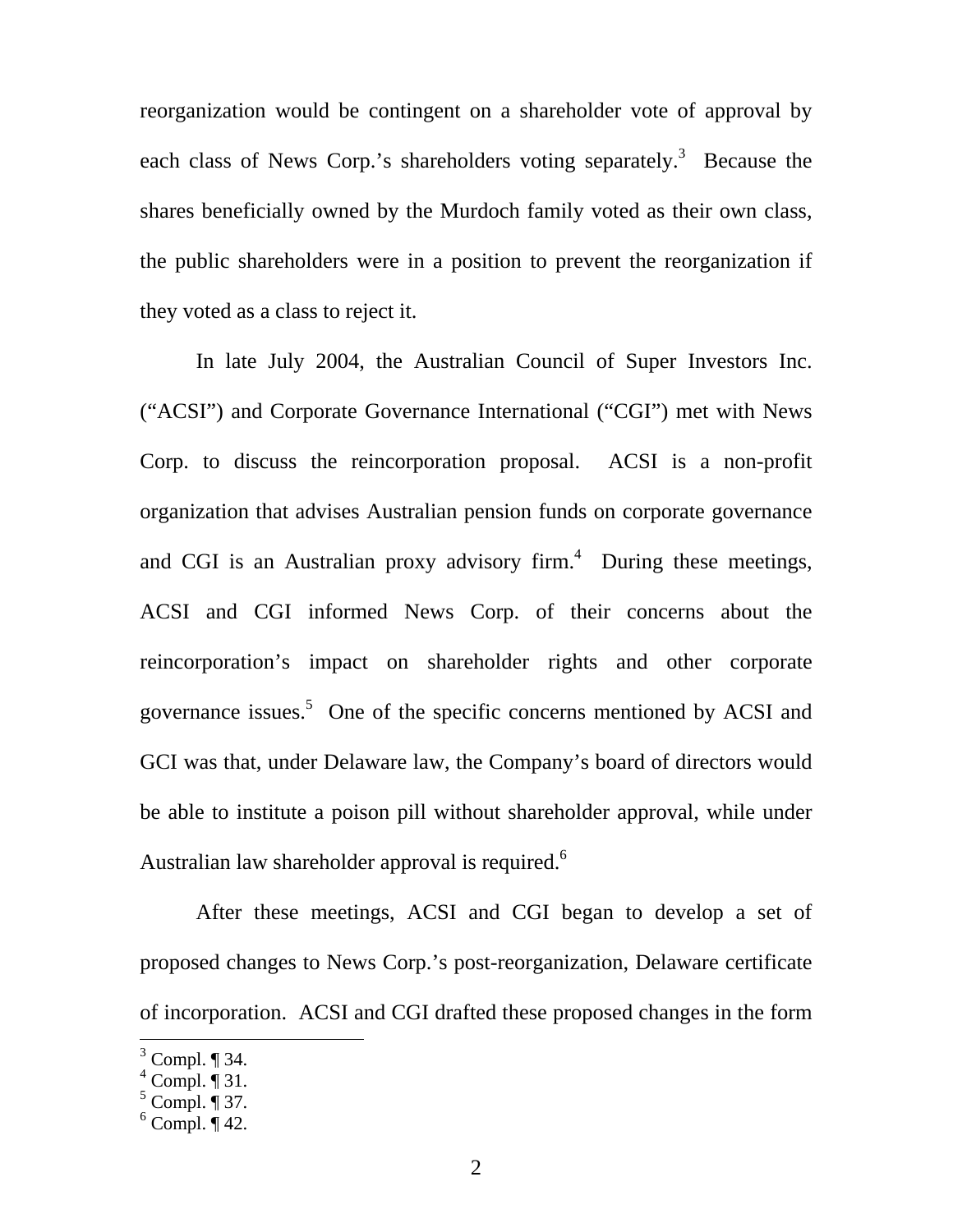of a "Governance Article." The Governance Article contained several provisions, including one providing that "the Board shall not have the power to, and shall not, create or implement any device, matter, or thing the purpose, nature, or effect of which is commonly described as a 'poison pill.'"<sup>7</sup> On August 20, 2004, ACSI sent a copy of the Governance Article to News Corp. and requested that the proposals be included in the charter of the new Delaware corporation.<sup>[8](#page-3-1)</sup>

In late September 2004, News Corp. informed ACSI that the changes to the certificate of incorporation set forth in the Governance Article would not be adopted and that there would be no further negotiations. In response, ACSI issued a press release on September 27, 2004, recounting the negotiations with News Corp. and expressing ACSI's belief that the proposed reincorporation would result in the loss of shareholder protections.<sup>[9](#page-3-2)</sup> ACSI's September 27, 2004, press release was widely circulated and had the effect of galvanizing institutional investor opposition to the reincorporation. $^{10}$ 

On October 1, 2004, News Corp. reversed itself and initiated further negotiations with ACSI. The General Counsel for News Corp., Ian Phillip, contacted the President of ACSI, Michael O'Sullivan, and told O'Sullivan

<span id="page-3-0"></span> $7$  Compl. ¶ 39.

<span id="page-3-1"></span> $^8$  Compl.  $\overline{\P}$  40.

<span id="page-3-2"></span> $^9$  Compl.  $\overline{\P}$  43.

<span id="page-3-3"></span> $10$  Compl.  $\P$  44.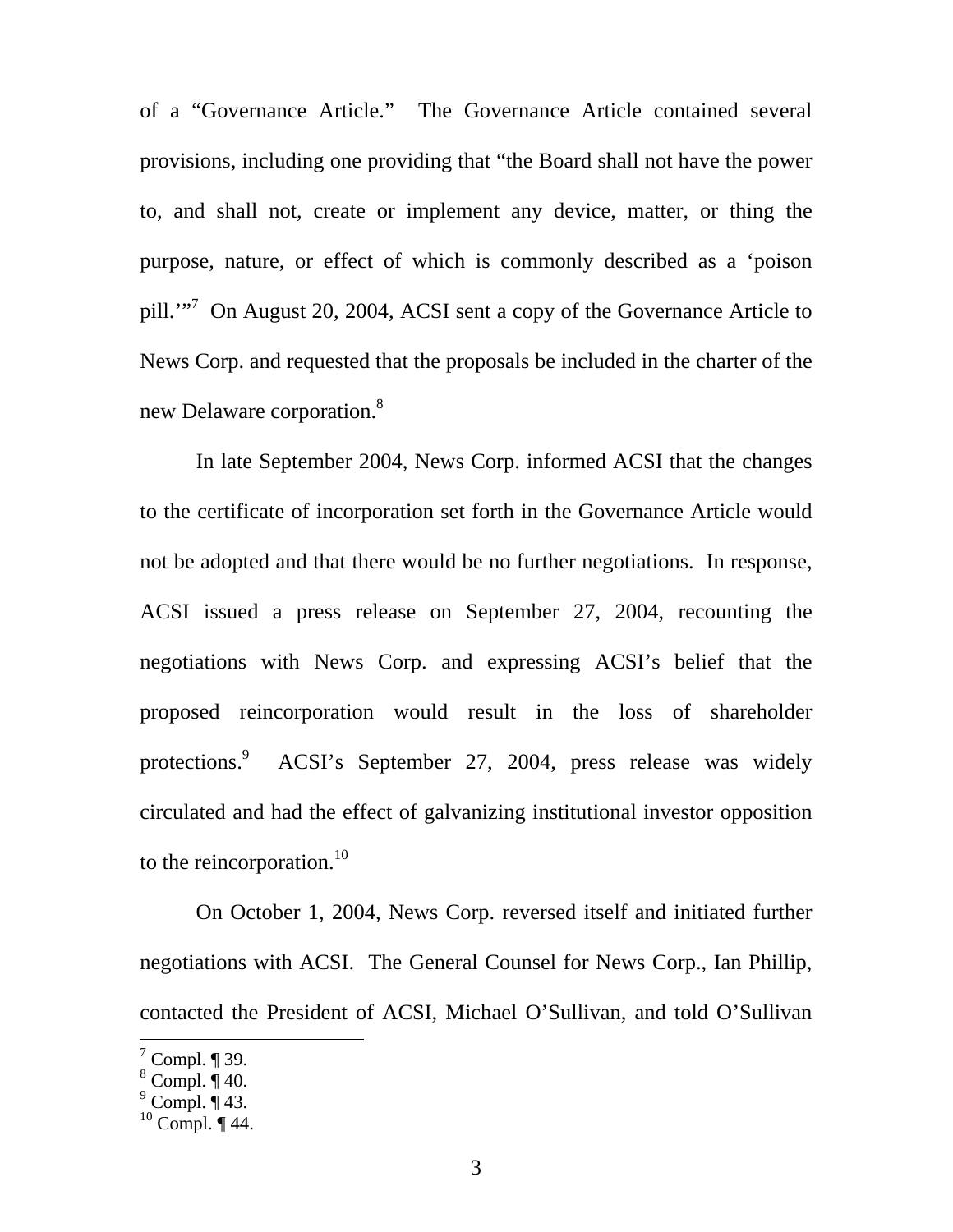that further negotiations were possible. At this stage of the negotiations, five key issues relating to News Corp.'s corporate governance remained in contention.<sup>11</sup> Three of these issues would be dealt with through the adoption of binding provisions in the new, Delaware certificate of incorporation. Only the poison pill voting issue would be dealt with through the adoption of a so-called "board policy."

The first issue was whether News Corp. would agree to retain its full foreign listing on the Australian Stock Exchange.<sup>12</sup> News Corp. ultimately agreed that its Delaware certificate of incorporation would include a provision requiring that News Corp. retain its full listing on the Australian Stock Exchange.<sup>13</sup> The second issue was whether News Corp. would agree to insert a provision into its Delaware certificate of incorporation stating that News Corp. would not issue new shares having more than one vote per share.<sup>14</sup> The parties ultimately agreed that such a provision would be added to the new certificate of incorporation.<sup>15</sup> With respect to the third issue, the parties agreed to add a provision to the certificate of incorporation providing that holders of 20 percent or more of the outstanding voting shares of News

- <span id="page-4-2"></span> $13$  Pls.' Answering Br. Ex. C.
- <span id="page-4-3"></span> $^{14}$  *Id.*

<span id="page-4-0"></span> $11$  Compl. ¶ 45.

<span id="page-4-1"></span><sup>&</sup>lt;sup>12</sup> Compl.  $\P$  48. (Stating that the parties "reached a final agreement on all five areas of concern. The terms of that agreement were announced in [the October 6 Press Release.]") *See also* Pls.' Answering Br. Ex. C.

<span id="page-4-4"></span><sup>15</sup> *Id.*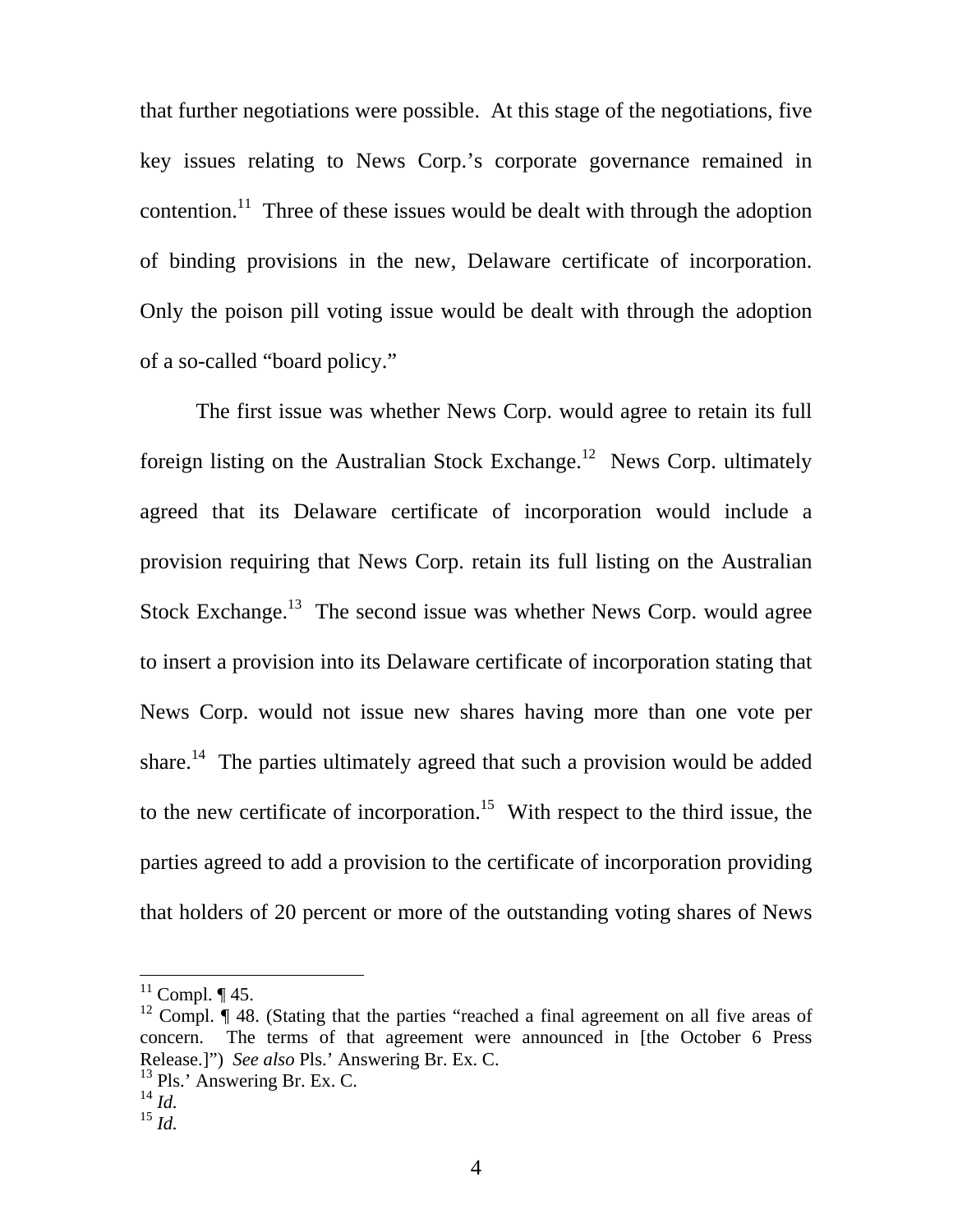Corp. could cause a special meeting of shareholders to be called.<sup>16</sup> The fourth issue was dealt with through a series of voting agreements entered into by Rupert Murdoch.<sup>17</sup> These agreements provided that Murdoch would not sell any of his voting shares to a purchaser if, following such sale, the purchaser would own more than 19.9 percent of News Corp., unless such purchaser agreed to purchase all the voting and non-voting shares of News Corp.<sup>18</sup> Murdoch further agreed that these voting agreements could not be terminated or amended without the affirmative vote of News Corp.'s shareholders, excluding Murdoch and his affiliates.<sup>19</sup> The fifth and final of the key issues was News Corp.'s ability under Delaware law to adopt a poison pill without a shareholder vote.<sup>[20](#page-5-4)</sup>

During the negotiations on the fifth issue, ACSI again sought an amendment to the Company's Delaware certificate of incorporation that would require a shareholder vote approving the adoption of a poison pill. $^{21}$ In response to this request, Phillip told O'Sullivan that an amendment to the certificate of incorporation was impractical because there was not enough time.<sup>22</sup> Time was limited because of the need to hold the shareholder vote as

<span id="page-5-0"></span><sup>16</sup> *Id.*

- <span id="page-5-1"></span><sup>17</sup> *Id.*
- <span id="page-5-2"></span><sup>18</sup> *Id.*
- <span id="page-5-3"></span><sup>19</sup> *Id.*
- <span id="page-5-4"></span><sup>20</sup> *Id.*
- <span id="page-5-5"></span><sup>21</sup> Compl. ¶ 46.
- <span id="page-5-6"></span><sup>22</sup> *Id.*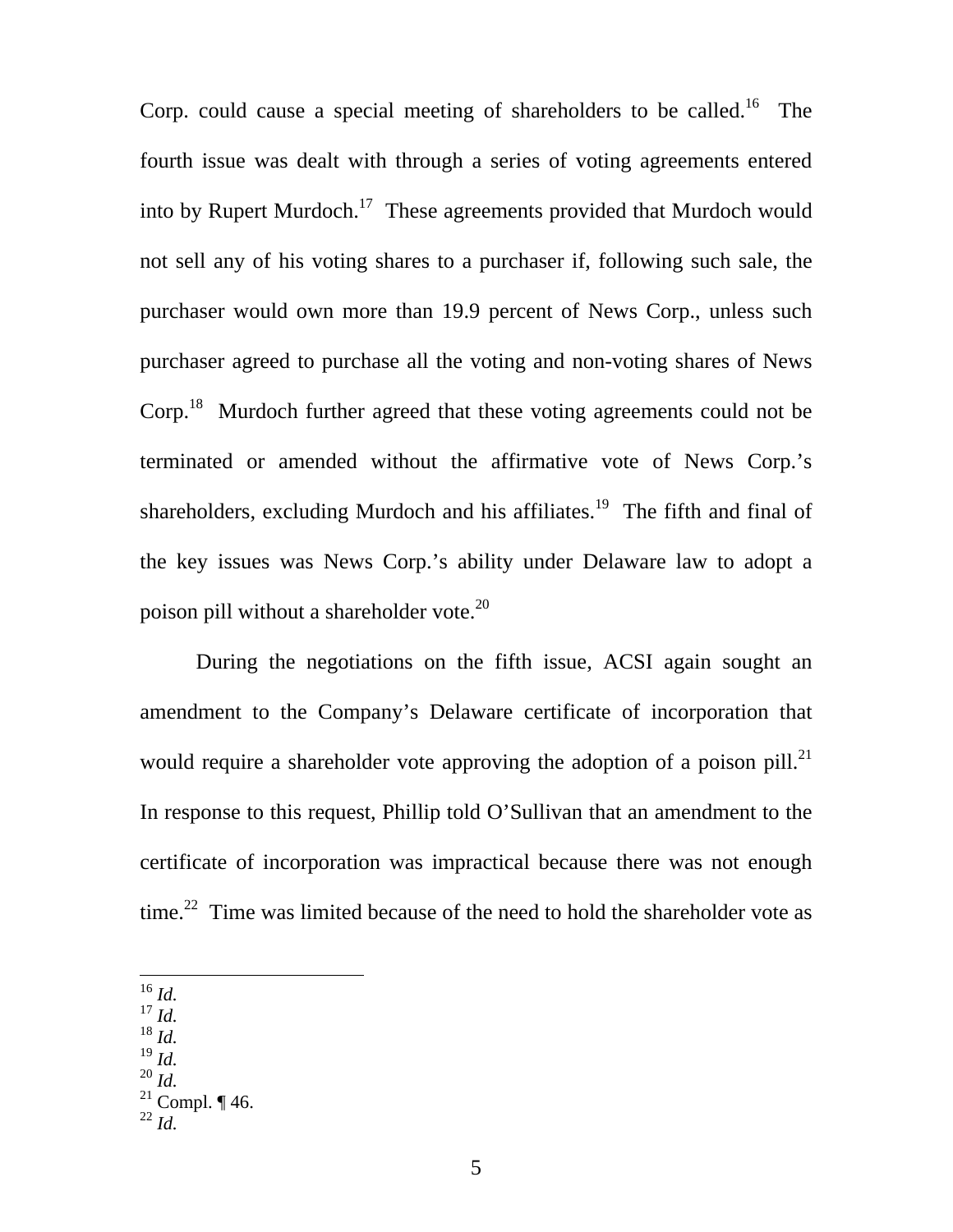well as the need to have the reincorporation approved by an Australian court, as required by Australian corporate law. Phillip told O'Sullivan that, in the limited time remaining, it would be too difficult to draft and finalize an amendment to the certificate of incorporation that would encompass everything that might fall within the definition of "poison pill."<sup>[23](#page-6-0)</sup>

Plaintiffs allege that during these conversations between ACSI and News Corp., someone on behalf of News Corp. proposed that, rather than instituting an amendment to the certificate of incorporation, the poison pill issue be addressed by means of the adoption of a board policy (the "Board Policy").<sup>24</sup> Plaintiffs allege that someone, on behalf of News Corp., further agreed that News Corp.'s board would not circumvent the voting requirement by "rolling over" a poison pill for successive one-year terms on substantially similar terms and conditions or to the same effect without shareholder approval. $^{25}$  $^{25}$  $^{25}$ 

On October 6, 2004, the terms of the agreement were announced in a News Corp. press release. The press release stated:

> The [News Corp.] Board has adopted a policy that if a shareholder rights plan is adopted by the Company following reincorporation, the plan would have a oneyear sunset clause unless shareholder approval is obtained for an extension. The policy also provides that

<span id="page-6-0"></span> $\overline{a}$ <sup>23</sup> *Id.*

<span id="page-6-1"></span> $24$  Compl.  $\P$  47.

<span id="page-6-2"></span><sup>25</sup> *Id.*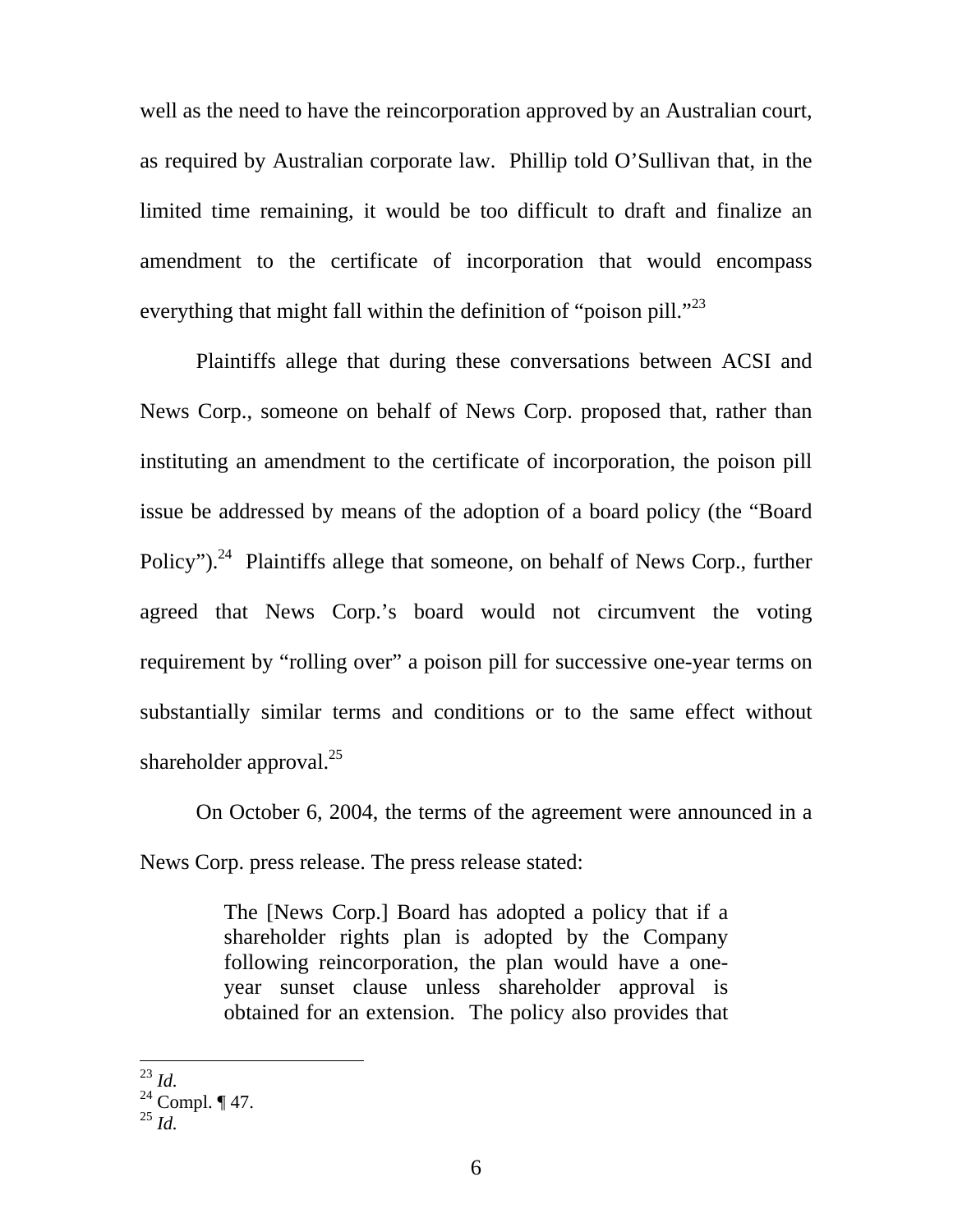if shareholder approval is not obtained, the Company will not adopt a successor shareholder rights plan having substantially the same terms and conditions.<sup>[26](#page-7-0)</sup>

On October 7, 2004, Phillip emailed the "agreed deal points" to ACSI reiterating that it was the board's policy to hold a shareholder vote on twelve-month old poison pills.<sup>27</sup> Also on October 7, 2004, News Corp. sent a letter to all of its shareholders and option-holders stating:

> [T]he board … has established a policy that if any stockholder rights plan (known as a 'poison pill') is adopted without stockholder approval, it will expire after one year unless it is ratified by stockholders. This policy will not permit the plan to be rolled over for successive one-year terms on substantially the same terms and conditions or to the same effect without stockholder ratification.[28](#page-7-2)

On October 26, 2004, the shareholders and options-holders of News

Corp. voted to approve the reorganization. The plaintiffs voted in favor of

the reorganization and did not appear in court to object to the reorganization.

On November 8, 2004, Liberty Media Corporation ("Liberty Media")

suddenly appeared as a potential hostile acquiror for News Corp.<sup>29</sup> Liberty Media announced it had entered into an arrangement with a third party allowing it to acquire an additional 8% of News Corp.'s voting stock,

<span id="page-7-0"></span> $26$  Compl. ¶ 48.

<span id="page-7-1"></span> $^{27}$  Compl.  $\mathring{\mathbb{q}}$  49.

<span id="page-7-2"></span> $^{28}$  Compl.  $\overline{\P}$  51.

<span id="page-7-3"></span> $^{29}$  Compl.  $\P$  58.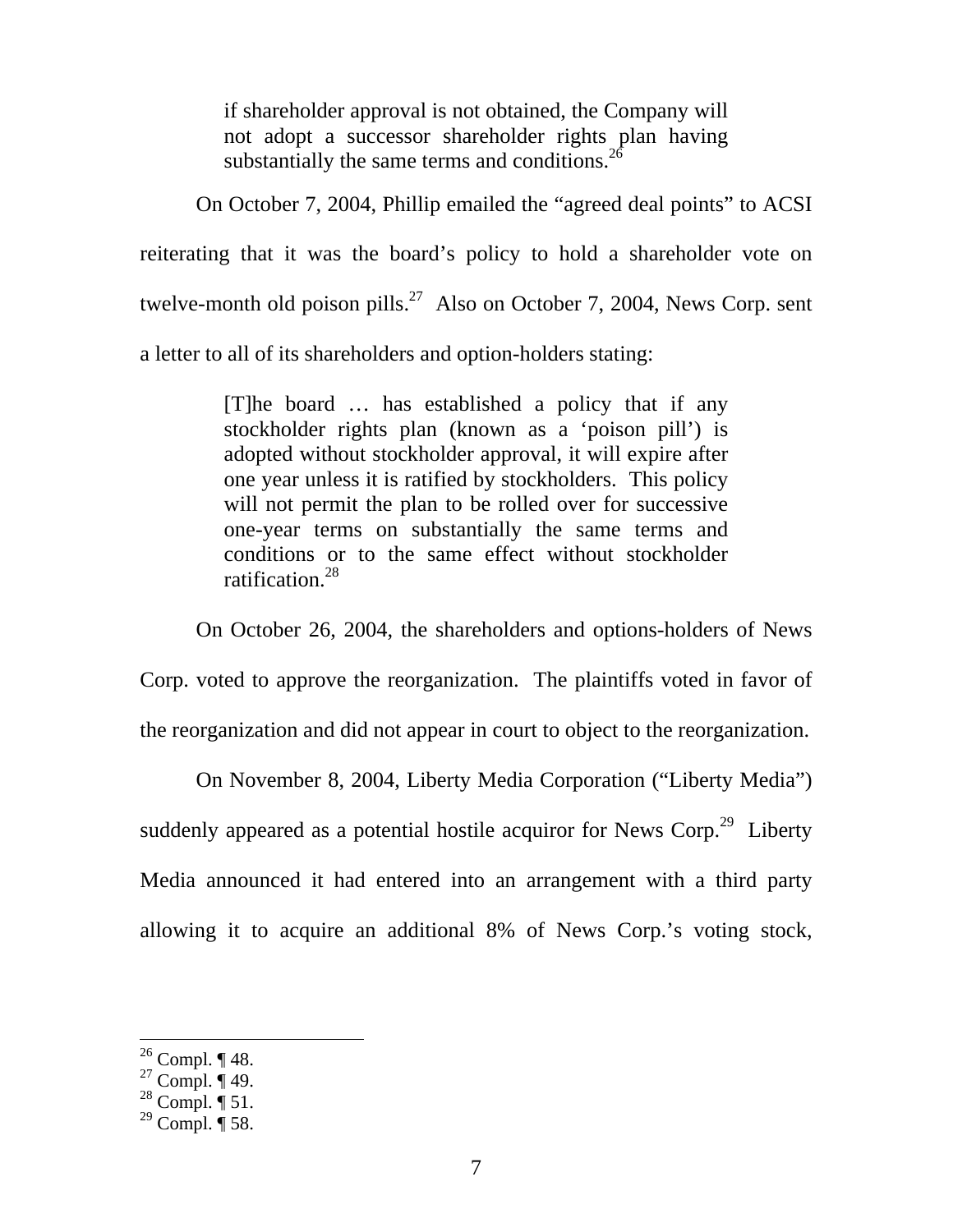<span id="page-8-4"></span>thereby increasing its ownership to more than 17% of the voting stock.<sup>30</sup> In response to this threat, News Corp.'s board adopted a poison pill, which it announced in a November 8, 2004 press release.<sup>31</sup> In this press release, the board also announced that, going forward, it might or might not implement the Board Policy depending on whether it deemed the policy "appropriate in light of the facts and circumstances existing at such time.<sup>32</sup> One year later, on November 8, 2005, the board extended the poison pill without a shareholder vote, in contravention of the Board Policy.

Plaintiffs, a group of Australian institutional investors,  $33$  filed their complaint on October 7,  $2005.<sup>34</sup>$  The complaint contains five counts. Count

<span id="page-8-0"></span><sup>30</sup> *Id.*

<span id="page-8-1"></span> $31$  Compl.  $\P$  59.

<span id="page-8-2"></span> $32$  Compl. ¶ 60. By the time of the November 8, 2004 press release, plaintiffs had already cast their votes in favor of the reincorporation.

<span id="page-8-3"></span><sup>&</sup>lt;sup>33</sup> The plaintiffs are: UniSuper Ltd., Public Sector Superannuation Scheme Board, Commonwealth Superannuation Scheme Board, United Super Pty. Ltd., Motor Trades Association of Australia Superannuation Fund Pty. Ltd., H.E.S.T. Australia Ltd., CARE Super Pty. Ltd., Universities Superannuation Scheme Limited, Britel Fund Nominees Limited, Stichting Pensioenfonds ABP, Connecticut Retirement Plans and Trust Funds, and Clinton Township Police and Fire Retirement System.<br><sup>34</sup> Plaintiffs allege that the board's ultimate decision to extend the poison pill was

foreshadowed in early August 2005. On August 10, the Company's Form 8-K filing indicated that the poison pill would be extended for two years beyond its November 8, 2005 expiration date, without shareholder approval. The 8-K made no mention of the Board Policy or explained why it would not be followed. The plaintiffs also were aware of an article published by the CEO of News Limited on August 20, 2005, that explained the board's action as follows:

The company said it would establish a policy which it did. The company did not claim to anyone at any time, verbally or in writing, that it would never change the policy. No agreement was breached, no promise was broken and there is no credible evidence to the contrary.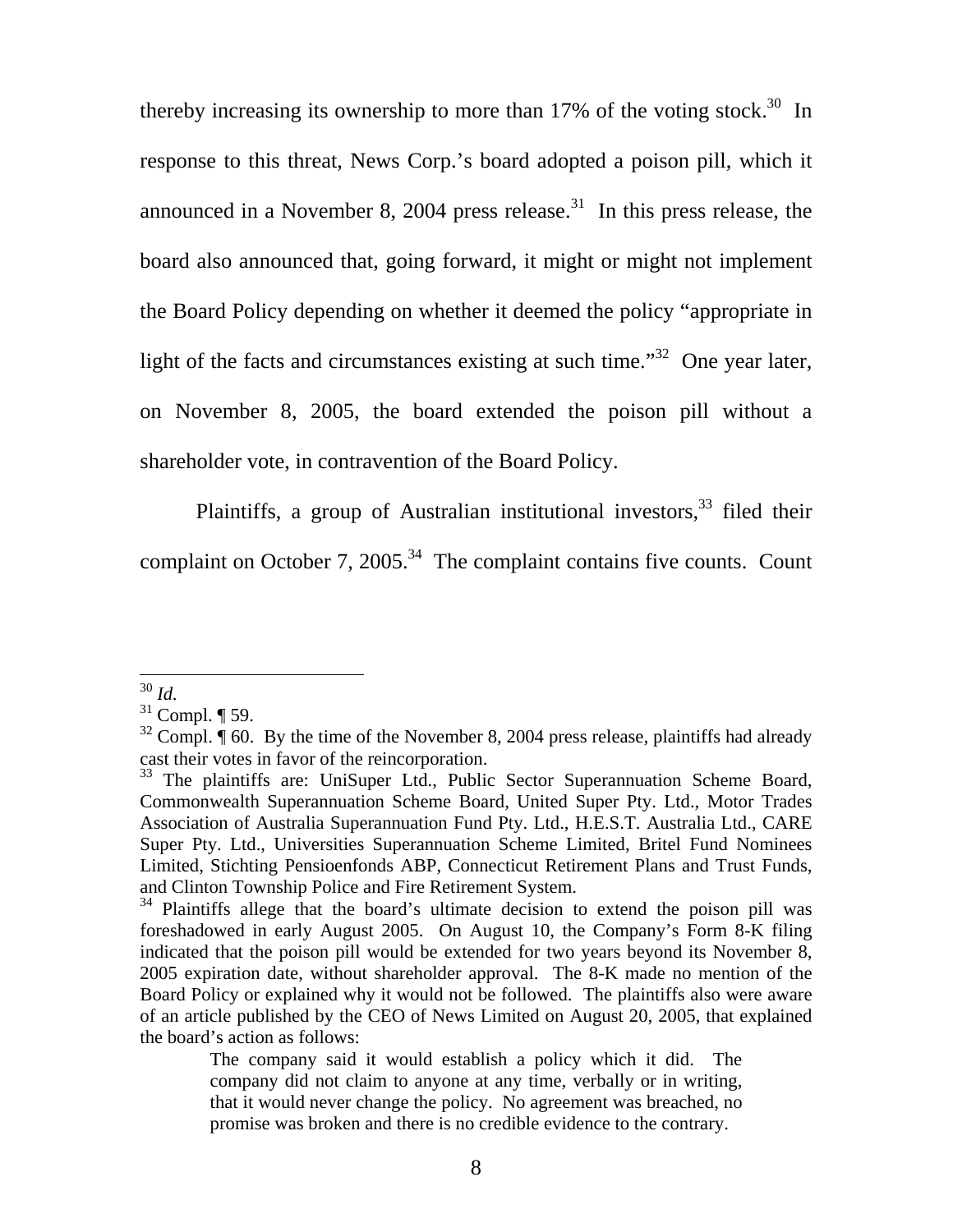I is for breach of contract. Count II asserts a claim for promissory estoppel. Count III is a claim for fraud. Count IV is a claim for negligent misrepresentation and equitable fraud. Count V is a claim for breach of fiduciary duties against the individual defendants. As relief for these claims, plaintiffs seek a judgment declaring the Company's poison pill invalid and enjoining defendants from extending the pill without first obtaining approval from the Company's shareholders.[35](#page-9-0)

## **II. ANALYSIS**

#### *A. Standard on a Motion to Dismiss*

To survive a motion to dismiss, a complaint must allege facts that, if true, would establish the elements of a claim.<sup>36</sup> When considering a motion to dismiss under Rule 12(b)(6), I am required to assume the truthfulness of all well-pleaded allegations of the complaint. In addition, I am required to extend to plaintiffs the benefit of all reasonable inferences that can be drawn from the complaint. Conclusory statements without supporting factual averments will not be accepted as true for purposes of this motion.<sup>37</sup> Using this standard, I cannot order a dismissal unless it is reasonably certain that

Plaintiffs allege that this statement betrays the illusory nature of the Board Policy. Had plaintiffs been aware of the fact that the board never intended to honor the Policy, they allege that they would have voted against the reorganization. Compl. ¶ 66.

<span id="page-9-0"></span><sup>&</sup>lt;sup>35</sup> The Court earlier refused plaintiffs' request to schedule an expedited injunction hearing, concluding that it could afford plaintiffs' full relief even after the poison pill had been extended by requiring defendants to withdraw it.

<span id="page-9-1"></span><sup>36</sup> *See, e.g., Lewis v. Honeywell, Inc.*, 1987 WL 14747, at \*4 (Del. Ch. July 28, 1987).

<span id="page-9-2"></span><sup>37</sup> *Grimes v. Donald,* 673 A.2d 1207, 1214 (Del. 1996).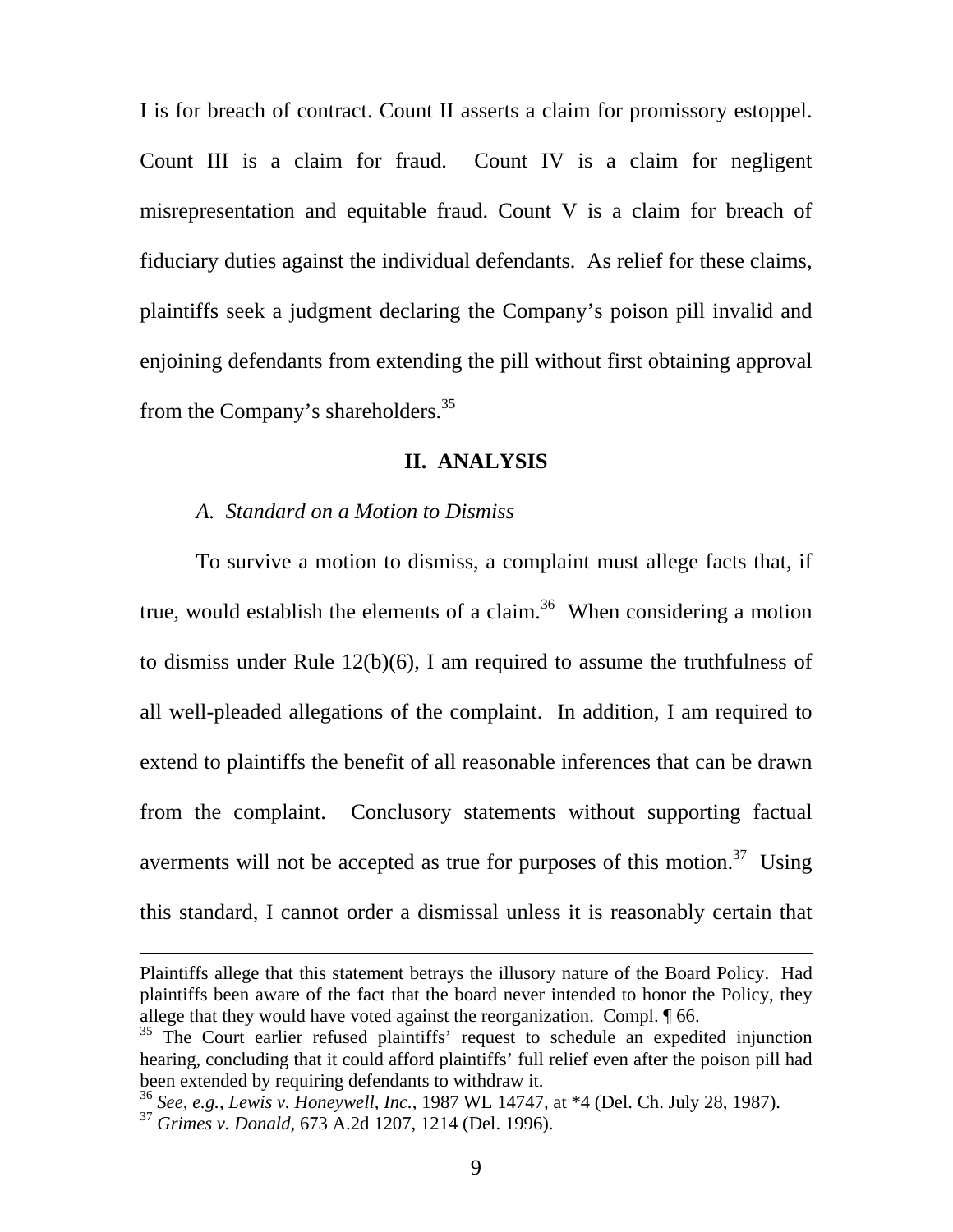<span id="page-10-1"></span>the plaintiffs could not prevail under any set of facts that can be inferred from the complaint.

With regard to plaintiffs' fraud claims, I apply the heightened pleading standard of Rule 9(b). Plaintiffs are required to plead particular facts of a fraud claim, *i.e.*, the pleading must identify the "time, place, and contents of the false misrepresentations, the facts misrepresented, as well as the identity of the person making the misrepresentation and what he obtained thereby."[38](#page-10-0) 

### *B. Count I – Breach of Contract*

 $\overline{a}$ 

Plaintiffs' allege that defendants entered into a contract when plaintiffs agreed to vote in favor of News Corp.'s reorganization in consideration for News Corp.'s promise to submit any extensions of its poison pill to a shareholder vote. This contract allegedly provided that News Corp. would adopt a board policy and that the board policy would not be revocable.<sup>39</sup> Plaintiffs assert two legal theories for how the contract was

<span id="page-10-0"></span><sup>38</sup> *York Linings v. Roach,* 1999 WL 608850, at \*2 (Del. Ch. July 28, 1999) (internal quotations and citations omitted); *Metro Commc'ns Corp. BVI v. Advanced Mobilecomm Tech.,* 854 A.2d 121, 144 (Del. Ch. 2004).

<sup>&</sup>lt;sup>39</sup> One aspect of plaintiffs' contract theory strikes me as problematic: Plaintiffs are sophisticated investors capable of negotiating enforceable agreements to protect their interests, as is demonstrated in this case by the certificate of incorporation amendments plaintiffs managed to extract from defendants. Of the five key issues that the parties negotiated over, three were dealt with through amendments to the certificate of incorporation, and another was specifically made binding absent a shareholder vote. Thus, it is not entirely clear why in this instance plaintiffs accepted a promise to adopt a board policy, which is a more transitory right than a charter provision, especially when sophisticated parties such as these must have understood the significant difference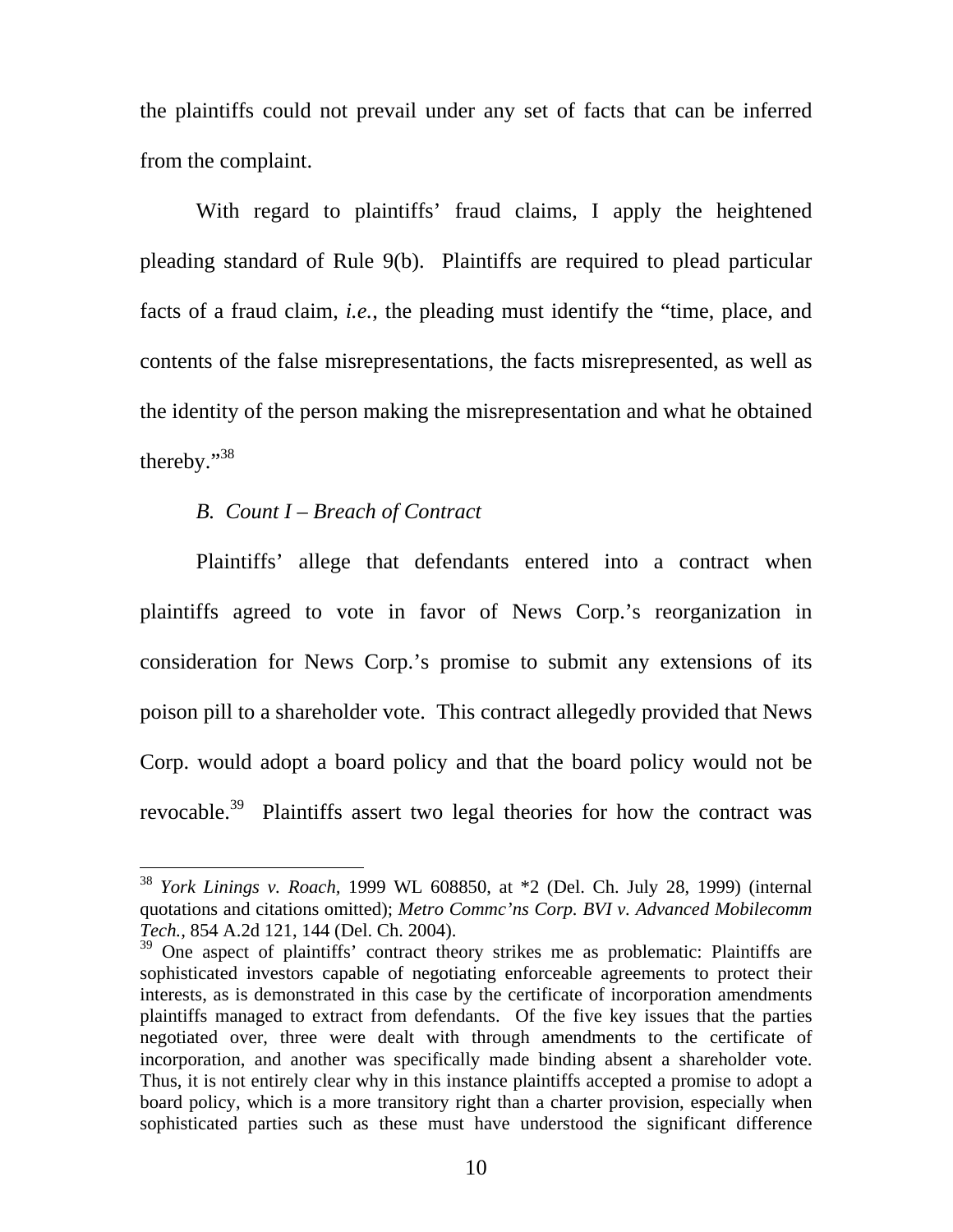formed. The first theory is that the parties entered into a written contract evidenced by the Press Release and the Letter to Shareholders. The second is that the parties entered into an oral agreement. The complaint asserts very few facts to support either of these theories. Because I am required to draw each crucial inference in plaintiffs' favor, however, I conclude that plaintiffs' breach of contract claim survives defendants' motion to dismiss.

## *i. Allegations of a Written Agreement: The Press Release and Letter to Shareholders*

Defendants concede there was an agreement embodied in the Press Release and Letter to Shareholders by which News Corp. promised to adopt a board policy. They argue that the parties never discussed making the policy irrevocable and that, under Delaware law, a board policy is nonbinding and revocable by the board at any time.<sup>40</sup> Plaintiffs counter that the contract in this case contemplated that the board would not be able to "roll over" the pill, *i.e.*, circumvent the shareholder vote by rescinding the Board Policy.

Defendants are correct that board policies, like board resolutions, are typically revocable by the board at will. They cite *In re General Motors* 

between a charter provision and a board policy. Nonetheless, assuming every reasonable inference in plaintiffs' favor, I cannot say at this stage that there is no set of facts that would entitle plaintiffs to prevail on their contract theory. Although plaintiffs' claim is sufficient to withstand a motion to dismiss because of the liberal standard applied in this context, it will be plaintiffs' burden going forward to demonstrate a factual and legal basis for this claim.<br><sup>40</sup> Defs.' Opening Br. at 14.

<span id="page-11-0"></span>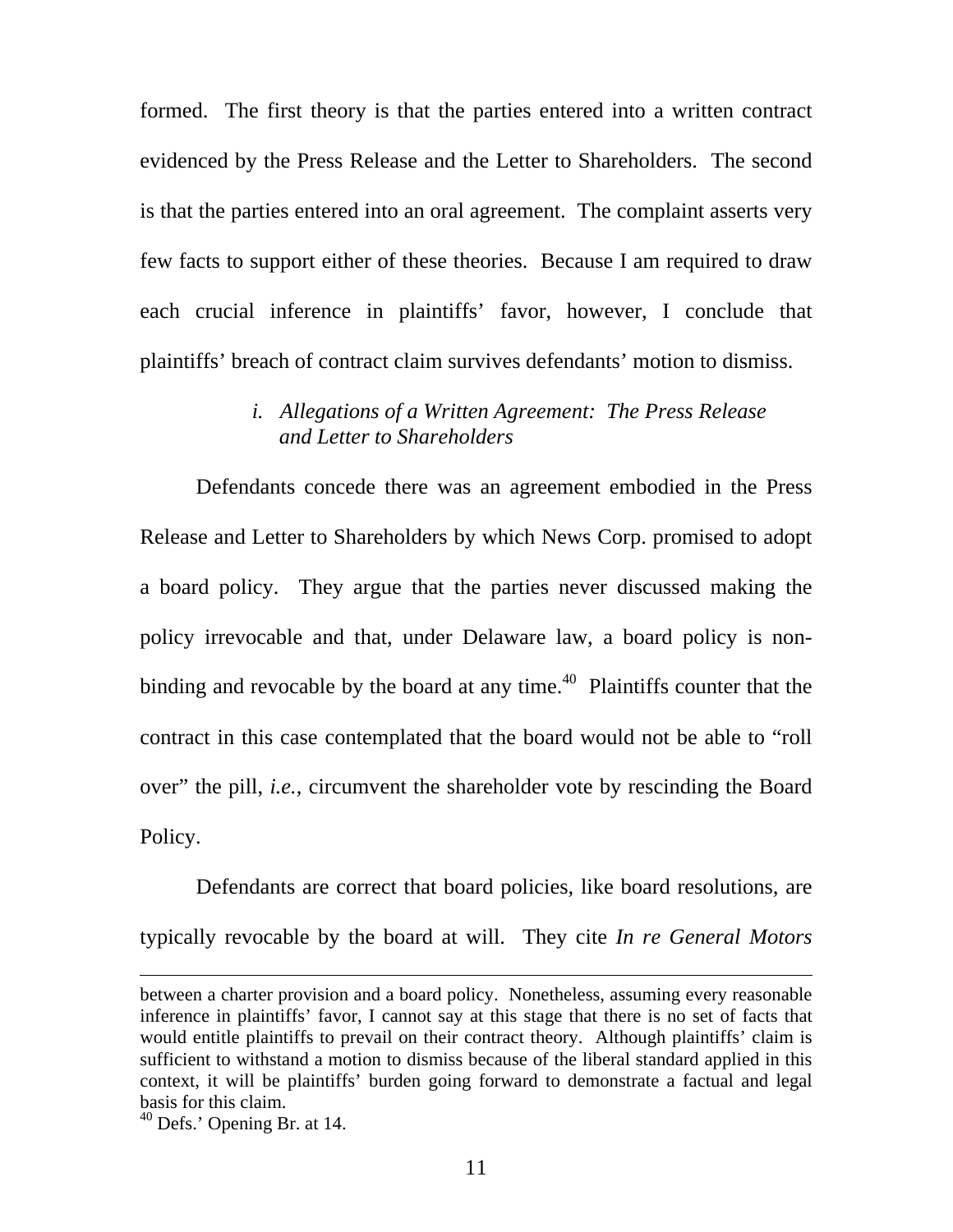*(Hughes) Shareholders Litigation*<sup>41</sup> in support of the proposition that board policies are always revocable, in every circumstance. The board in *General Motors* adopted a "Board Policy Statement" setting forth procedures to be followed in the event of a material transaction between General Motors ("GM") and one of its subsidiaries, Hughes Electronics Corporation ("Hughes"). The policy required that in the event of a transfer of material assets from Hughes to GM, the GM board would be required to declare and pay a dividend to the Hughes shareholders.

In *General Motors*, this Court stated in a footnote that *if* a board policy has the effect of a board resolution, it *might* be revocable by the board at any time. $42$  This statement was phrased as a conditional statement because, as the Court noted, the complaint in *General Motors* contained no information with respect to the extent to which the GM board was bound to protect the rights granted to shareholders by the policy statement, *i.e.*, the extent to which the policy had an effect greater than a simple board resolution. In contrast, *the complaint in this case alleges that the News* 

<span id="page-12-0"></span><sup>41 2005</sup> WL 1089021 (Del. Ch. May 4, 2005)

<span id="page-12-1"></span><sup>42</sup> *In re General Motors (Hughes) S'holder Litig.*, 2005 WL 1089021 at n.34 (the footnote states, in part:

As opposed to the rights … set out in GM's Restated Certificate of Incorporation, which is binding upon the GM board, *there is no information* in the Complaint with respect to the extent to which the GM board was bound to protect the rights … granted by the Policy Statement. *If* the Policy Statement had *the effect* of a resolution adopted by the board, it *presumably* could be rescinded or amended by nothing more than another board resolution. (Emphasis added.))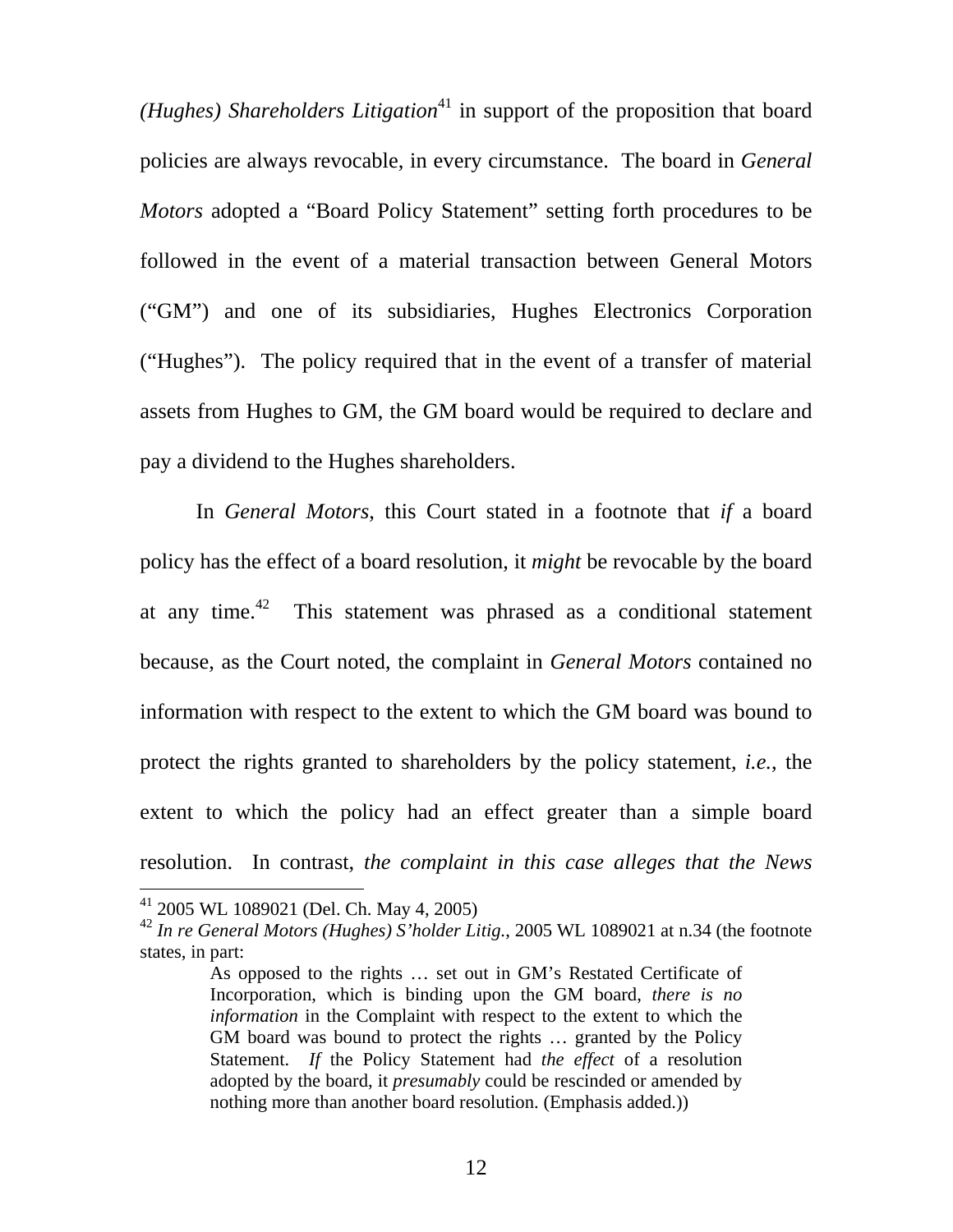*Corp. board was contractually bound to protect the rights granted by the Board Policy.* Plaintiffs allegation is precisely that, in contrast to the facts in *General Motors*, the Board Policy in this case had an effect *greater* than that of a resolution because the board was contractually bound to keep it in place.

This Court's statement about board policies in *General Motors* simply reiterates an elementary principle of corporate law: If the board has the power to adopt resolutions (or policies), then the power to rescind resolutions (policies) must reside with the board as well. An equally strong principle is that: If a board enters into a contract to adopt and keep in place a resolution (or a policy) that others justifiably rely upon to their detriment, that contract may be enforceable, without regard to whether resolutions (or policies) are typically revocable by the board at will.

On their face, the Press Release and the Letter to Shareholders state that the News Corp. board would adopt a board policy. If the Press Release and the Letter to Shareholders stated nothing more, I would be inclined to grant Defendants' motion with respect to the allegations of a written contract. But both the Press Release and the Letter to Shareholders go on to state that the board policy will not permit the pill to be rolled over. The plaintiffs are entitled to all reasonable inferences, including the inference that this part of the agreement expresses an intent that the Board Policy would not be rescinded before the shareholders had a chance to vote. On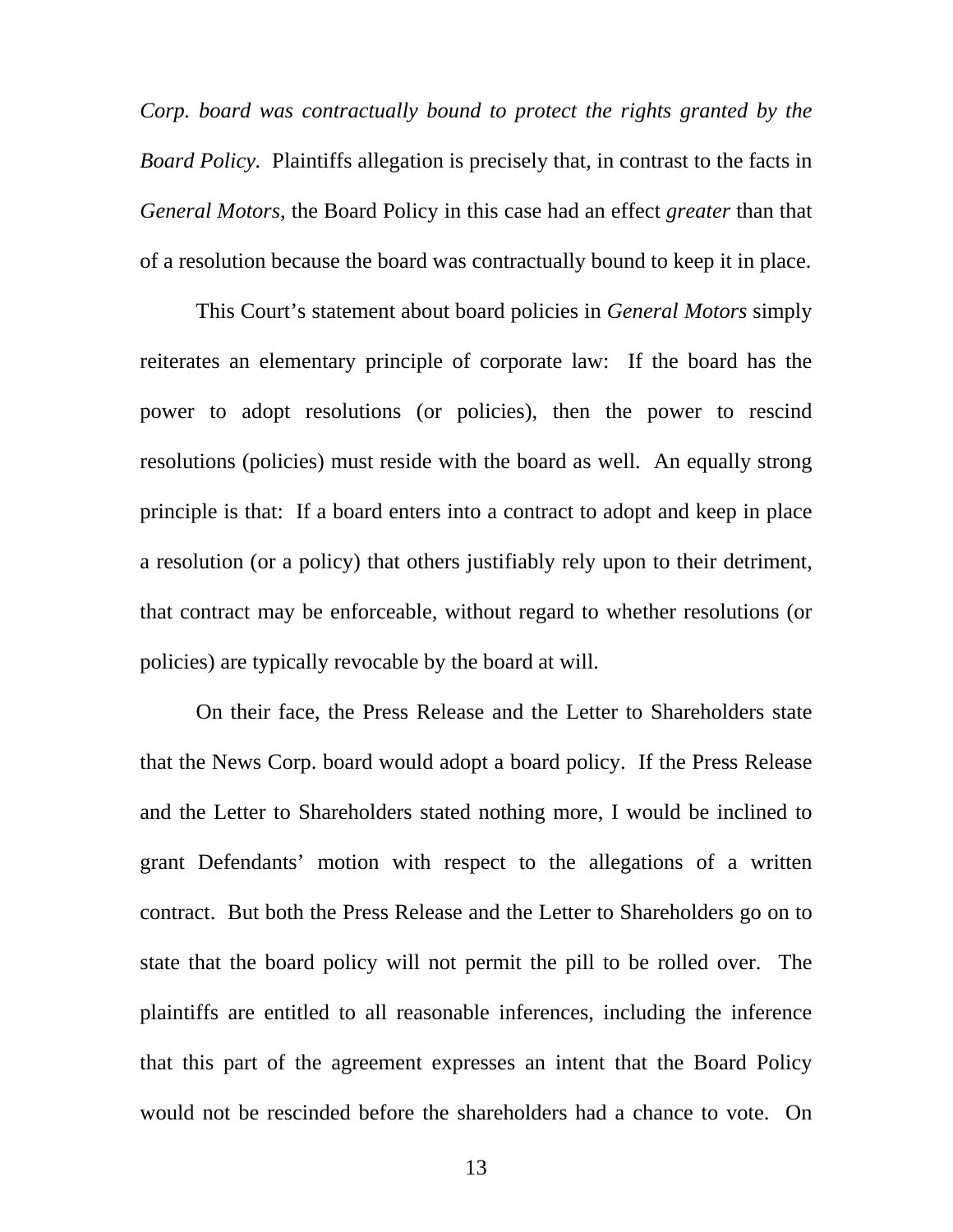this point, the meaning of the contract is ambiguous and both sides should have the opportunity to present evidence and make legal arguments concerning the proper interpretation of the agreement.<sup>43</sup> Whether plaintiffs will be able to adduce evidence in support of their allegations is for another day. But for now, it is sufficient that they have alleged the existence of an agreement, the existence of valuable consideration (their vote in favor of the reorganization), and that the board intentionally breached the agreement.

## *ii. Allegations of an Oral Contract*

The complaint avers facts barely sufficient to state a claim that defendants made an oral contract with the shareholders during these conversations. The details of the alleged oral contract are not spelled out in the complaint, but what is clear is that the key term of the alleged oral contract was that shareholders would get to vote on any extension of a poison pill.

The operative sections of the complaint are paragraphs 46 and 47. The complaint makes reference to the conversations between Phillip and O'Sullivan and sets forth general facts about those conversations. Notwithstanding the dearth of factual detail about the oral contract, Rule

<span id="page-14-0"></span> $43$  There are other ambiguities inherent in the alleged agreement. For example, what is the term or duration of the Board Policy? Did the parties intend to preclude the board from *ever* modifying the Board Policy? If the shareholders voted not to extend the poison pill, would a future board of News Corp. also be disabled from adopting a poison pill? If plaintiffs are correct about the alleged agreement, then how could the agreement have left out these crucial details?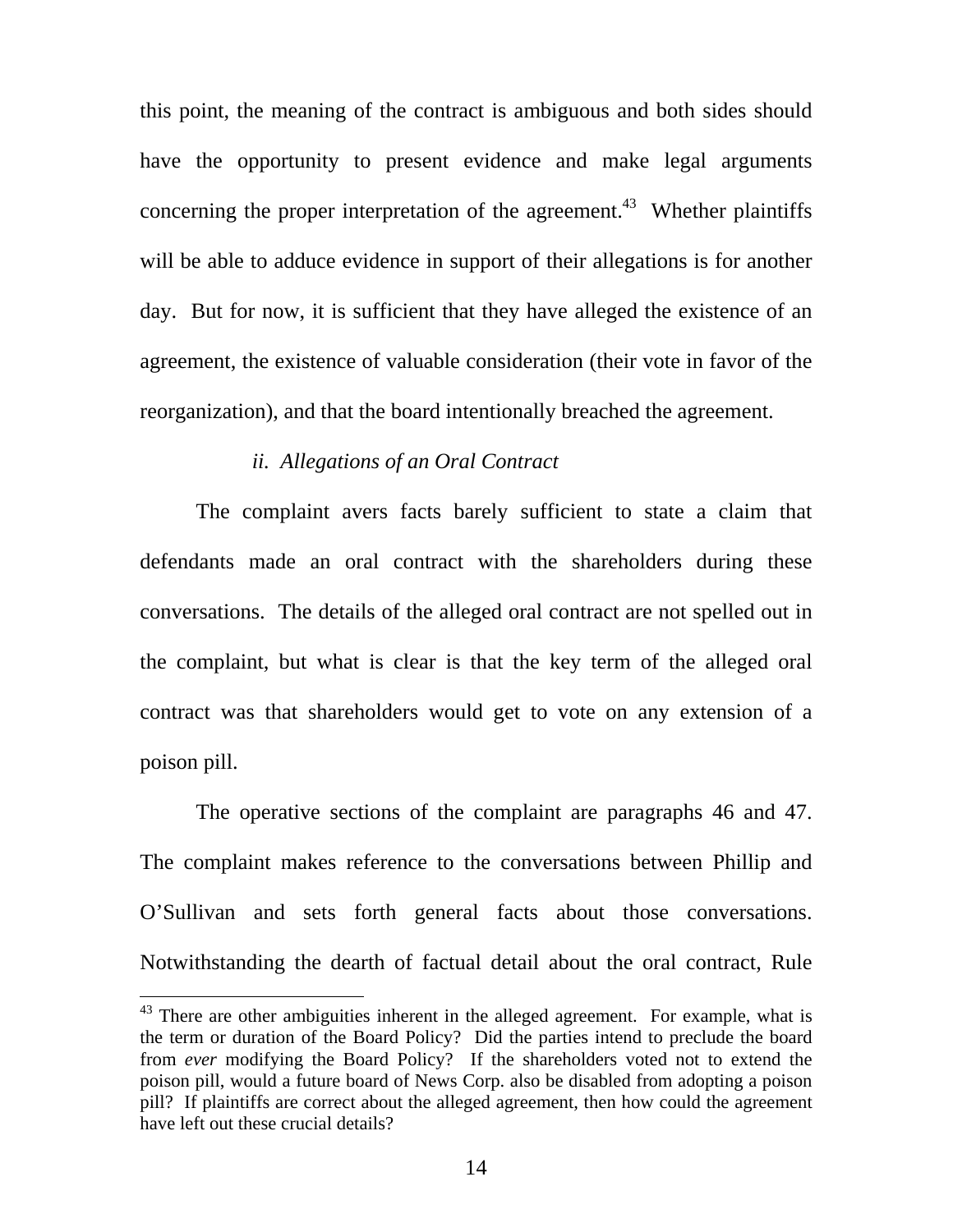12(b) sets forth a "notice pleading" standard and I conclude that the complaint gives adequate notice, if barely so, as to when the alleged oral agreement was formed and as to its contents. Many of the ambiguities and gaps in the written agreement also infect the alleged oral agreement, if not more so. Nevertheless, at this early stage of the lawsuit, I must deny defendants' motion to dismiss plaintiffs' claim of an oral contract.

### *iii. Unenforceability*

Defendants assert that, even if plaintiffs are right about the existence, substance and interpretation of the alleged contract, the contract is unenforceable as a matter of law. $44$  Defendants offer two arguments in support of this proposition.

#### *a. Section 141(a)*

Defendants first argue the alleged agreement is inconsistent with the general grant of managerial authority to the board in Section 141(a) of the Delaware General Corporation Law.<sup>45</sup> According to defendants, Section 141(a) vests power to manage the corporation in the board of directors and requires that any limitation on this power be in the certificate of incorporation. Defendants contend that an agreement to hold a shareholder

<span id="page-15-0"></span> $44$  Defs.' Reply Br. at 14.

<span id="page-15-1"></span> $45$  Section 141(a) states:

The business and affairs of every corporation organized under this chapter shall be managed by or under the direction of a board of directors, except as may be otherwise provided in this chapter or in its certificate of incorporation.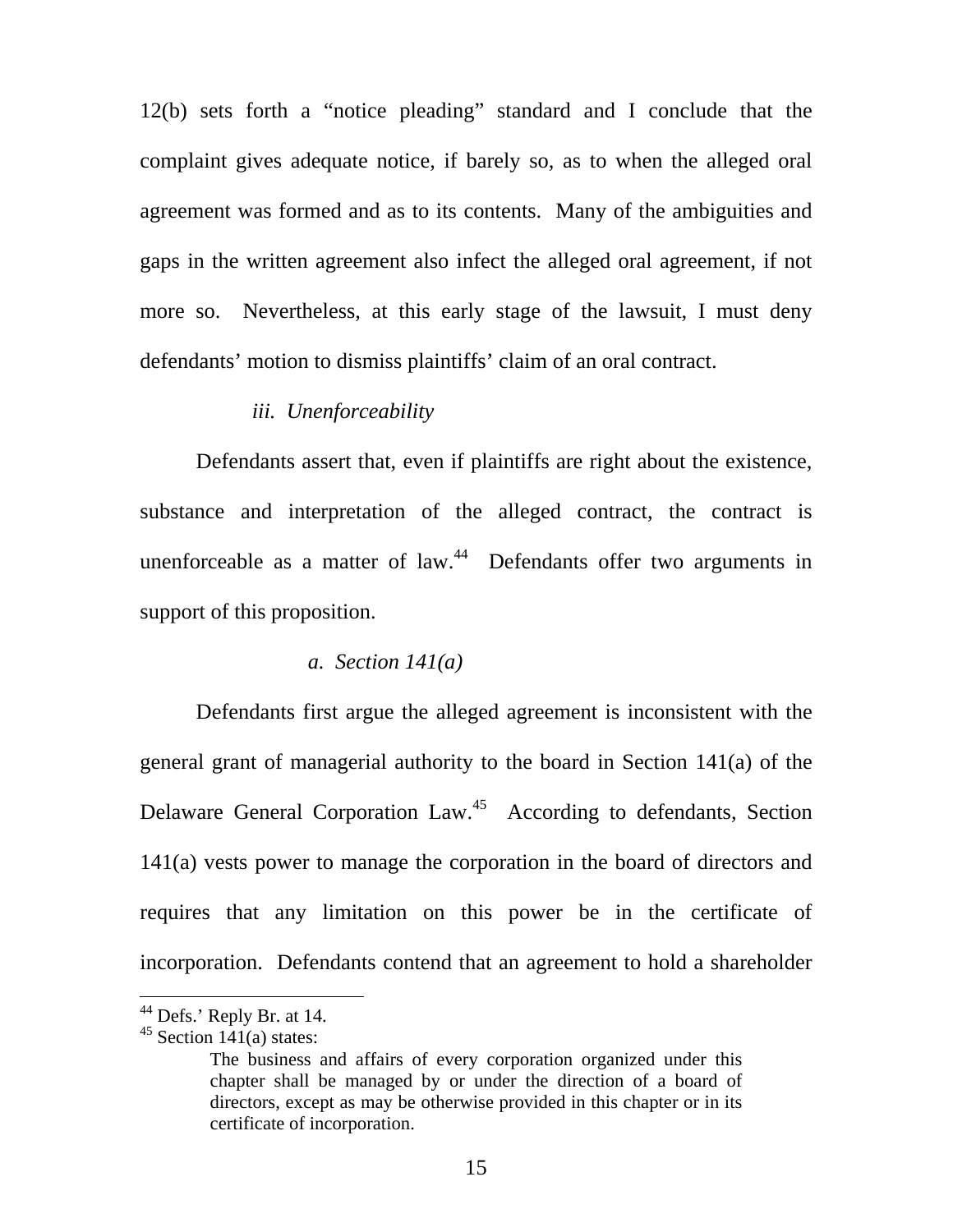vote on poison pills (or any other issue affecting the business and affairs of the corporation) is unenforceable unless memorialized in the certificate of incorporation.

By definition, any contract a board could enter into binds the board and thereby limits its power. Section 141(a) does not say the board cannot enter into contracts. It simply describes who will manage the affairs of the corporation and it precludes a board of directors from ceding that power to outside groups or individuals.

The fact that the alleged contract in this case gives power to the shareholders saves it from invalidation under Section 141(a). The alleged contract with ACSI did not cede power over poison pills to an outside group; rather, it ceded that power to shareholders.<sup>46</sup> In effect, defendants' argument is that the board impermissibly ceded power *to the shareholders.* Defendants' argument is that the contract impermissibly restricted the board's power by granting *shareholders* an irrevocable veto right over a question of corporate control.<sup>47</sup>

Delaware's corporation law vests managerial power in the board of directors because it is not feasible for shareholders, the owners of the corporation, to exercise day-to-day power over the company's business and

<span id="page-16-0"></span> $46$  The contract required that the pill be put to a shareholder vote on a date twelve months after the pill's adoption. On that date, the shareholders would exercise their power either to approve or to reject the pill.

<span id="page-16-1"></span> $47$  Defs.' Reply Br. at 15.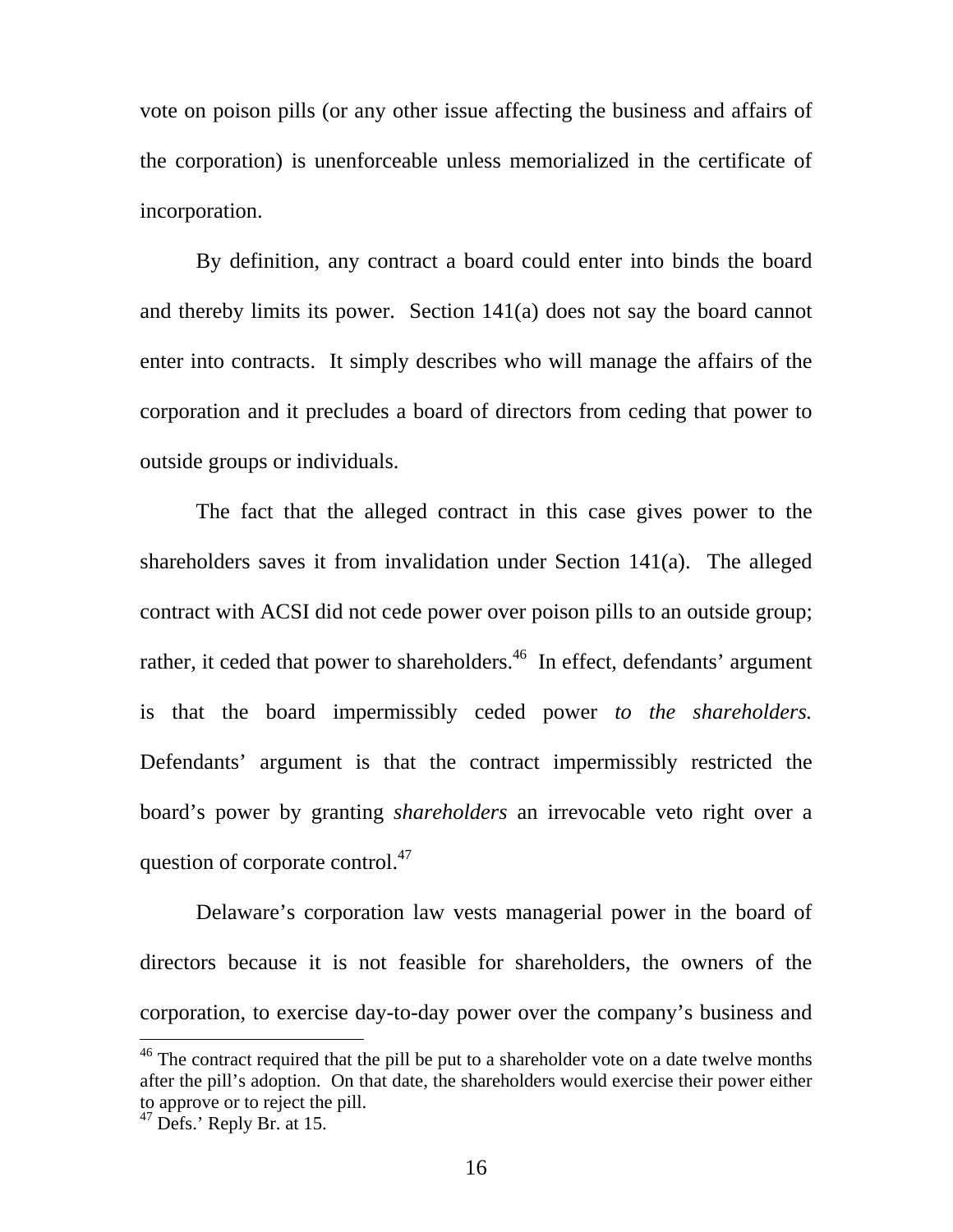affairs[.48](#page-17-0) Nonetheless, when shareholders exercise their right to vote in order to assert control over the business and affairs of the corporation the board must give way. This is because the board's power—which is that of an agent's with regard to its principal—derives from the shareholders, who are the ultimate holders of power under Delaware law. <sup>[49](#page-17-1)</sup>

# *b. Paramount, QVC, and Omnicare*

Defendants cite three Supreme Court of Delaware cases<sup>50</sup> in support of their second argument that the agreement in this case should be unenforceable as a matter of law.<sup>51</sup> Generally speaking, these cases stand for the proposition that a contract is unenforceable if it would require the board to refrain from acting when the board's fiduciary duties require action.<sup>52</sup>

Stripped of its verbiage, defendants' argument is that the News Corp. board impermissibly disabled its fiduciary duty to shareholders by putting

<span id="page-17-0"></span><sup>&</sup>lt;sup>48</sup> Of course, the board of directors' managerial power is not unlimited; it is constrained by the directors' fiduciary duties and by shareholders' right to vote. The Delaware General Corporation Law gives shareholders an immutable right to vote on fundamental corporate changes. *See*, *e.g.*, 8 *Del. C.* § 242 (charter amendment); § 251 (merger); § 271 (sale of assets); § 275 (dissolution). In addition, the Delaware General Corporation Law vests shareholders with the power to adopt, amend or repeal bylaws relating to the business of the corporation and the conduct of its affairs. 8 *Del. C.* § 109.

<span id="page-17-1"></span><sup>49</sup> The alleged agreement in this case enables a vote by *all* shareholders. Private agreements between the board and a few large shareholders might be troubling where the agreements restrict the board's power in favor of a particular shareholder, rather than in favor of shareholders at large.

<span id="page-17-2"></span><sup>50</sup> Defendants cite *Paramount Commc'ns Inc. v. QVC Network Inc.,* 637 A.2d 34, 41-42 (Del. 1994); *Quickturn Design Sys., Inc. v. Shapiro,* 721 A.2d 1281, 1292 (Del. 1998); and *Omnicare, Inc. v. NCS Healthcare, Inc.,* 818 A.2d 914, 938 (Del. 2003).

<span id="page-17-3"></span><sup>51</sup> Defs.' Reply Br. at 3.

<span id="page-17-4"></span> $^{52}$  *Id.*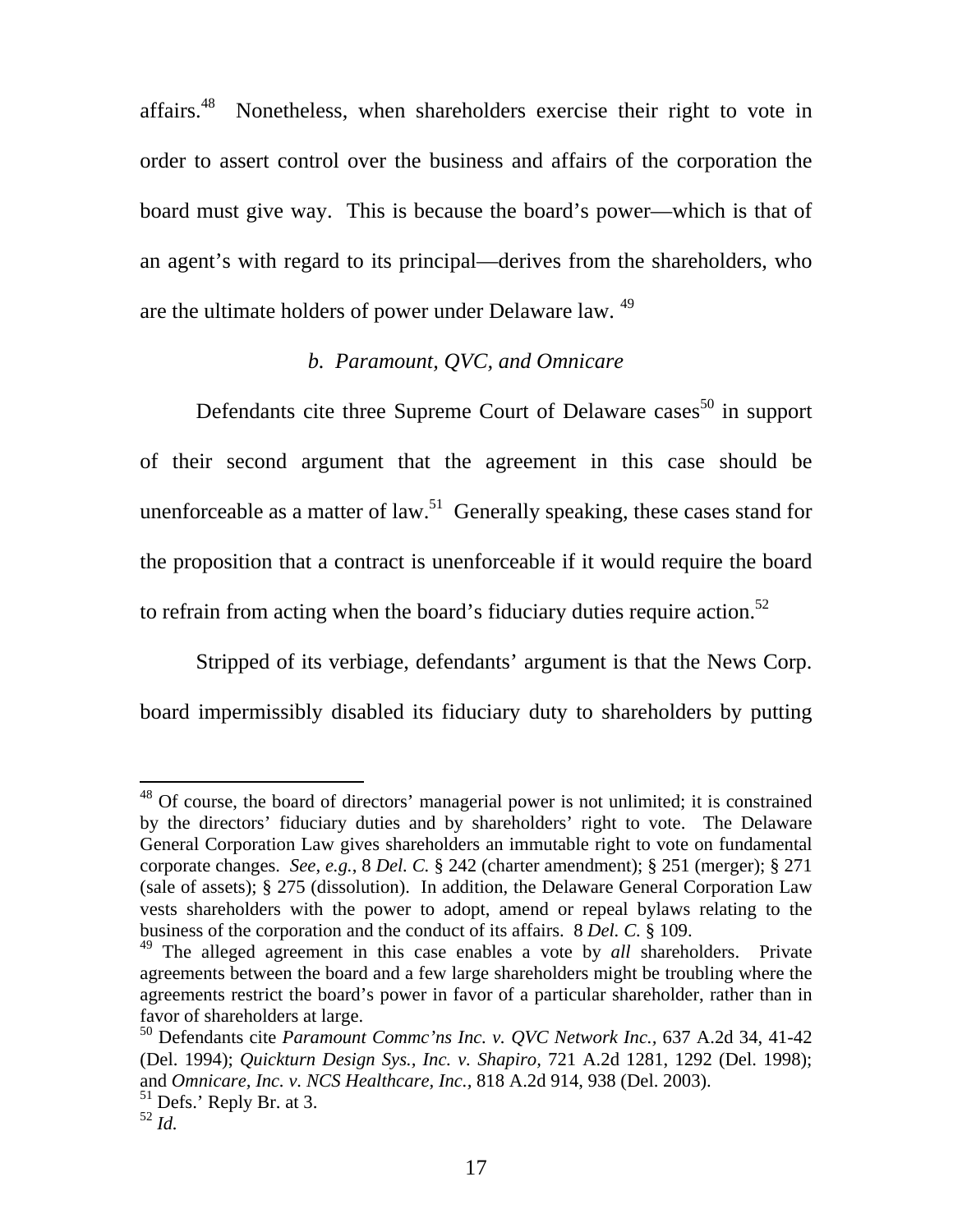into *shareholders'* hands the decision whether to keep a poison pill.<sup>53</sup> The three cases cited by defendants do not operate to invalidate contracts of this sort. Each of the three cases cited by defendants invalidated contracts the board used in order to take power *out* of shareholders' hands.

In *Paramount* the board agreed with an acquiror—Viacom—to adopt deal protective measures, including a no-shop provision, a termination fee, and a grant of stock options to the acquiror.<sup>54</sup> When a competing bidder— QVC—offered shareholders more for their shares, the target board refused to negotiate on the grounds that they were precluded from doing so by the contractual agreements with Viacom.<sup>55</sup> The Supreme Court held that these contractual provisions were invalid and unenforceable to the extent they limited the directors' fiduciary duties under Delaware law or prevented the directors from carrying out their fiduciary duties under Delaware law.<sup>[56](#page-18-3)</sup>

<span id="page-18-0"></span><sup>&</sup>lt;sup>53</sup> Although they do not explicitly say so, defendants presumably envision a scenario where the board might conclude, in the face of a hostile takeover, that it was in the best interests of shareholders to extend the Company's poison pill. If the board had previously contracted to submit the pill to a shareholder vote and if that shareholder vote were looming on the horizon, then, defendants argue, the board would be unable to adopt an effective pill-defense. Alternatively, defendants could be arguing that in a situation where the shareholder vote on the pill had already taken place, then the board would be precluded from exercising its fiduciary duty if it determined that adoption of a poison pill was in the best interests of shareholders. Both versions of defendants' argument fail insofar as they are intended to suggest that the alleged agreement is contrary to a supervening directorial fiduciary duty.

<span id="page-18-1"></span><sup>54</sup> *Paramount*, 637 A.2d at 39.

<span id="page-18-2"></span><sup>55</sup> *Id.* at 48.

<span id="page-18-3"></span><sup>56</sup> *Id.*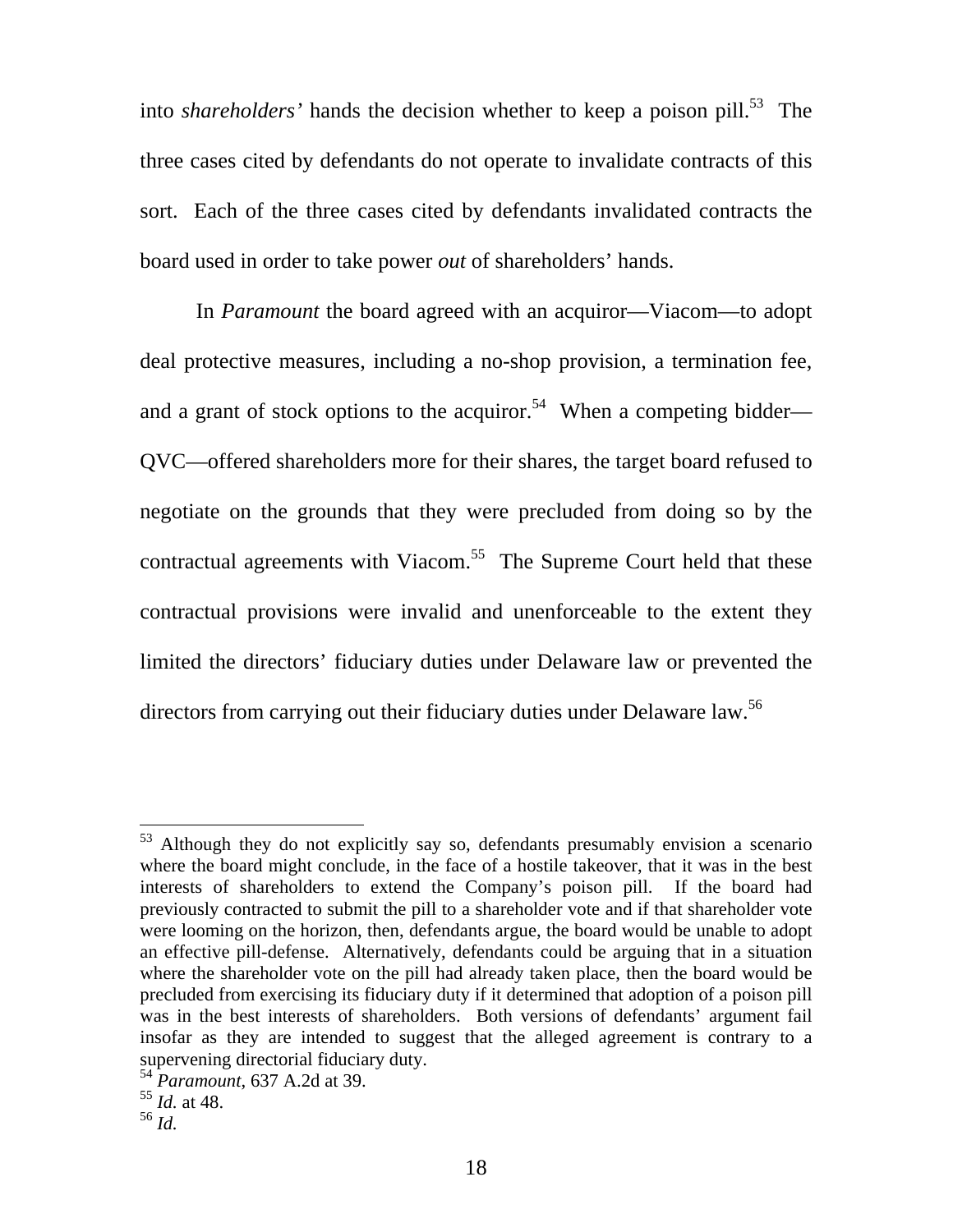In *Quickturn* the board amended the company's poison pill so that no newly elected board could redeem the pill for six months after taking office.[57](#page-19-0) This "delayed redemption provision" was adopted as a defensive measure in response to a tender offer by a would-be acquiror.<sup>58</sup> The Supreme Court held that the provision was invalid and unenforceable because it would prevent a future board from rescinding the poison pill, even in circumstances where the future board concluded that redeeming the pill was in the best interests of shareholders.

The contracts in *Paramount* and *Quickturn* were defensive measures that took power out of the hands of shareholders.<sup>59</sup> The contracts raised the "omnipresent specter"<sup>60</sup> that the board was using the contract provisions to entrench itself, *i.e.*, to prevent shareholders from entering into a valueenhancing transaction with a competing acquiror.<sup>61</sup> In this case, the challenged contract put the power to block or permit a transaction directly into the hands of shareholders. Unlike in *Paramount* and *Quickturn*, there is no risk of entrenchment in this case because shareholders will make the

<span id="page-19-0"></span><sup>57</sup> *Quickturn*, 721 A.2d at 1287 (Del. 1998).

<span id="page-19-1"></span> $^{58}$   $\bar{I}$ *d.* at 1284.

<span id="page-19-2"></span><sup>59</sup> The board of directors in *Paramount* used the challenged contracts to make certain transactions more expensive in order to favor the board's preferred bidder. In *Quickturn*, the board of directors used the invalidated contracts to entrench itself.

<span id="page-19-4"></span><span id="page-19-3"></span><sup>60</sup> *Unocal Corp. v. Mesa Petroleum Co.,* 493 A.2d 946, 954 (Del. 1985); *see also Revlon, Inc. v. MacAndrews & Forbes Holdings, Inc.,* 506 A.2d 173, 180 (Del. 1986). <sup>61</sup> *Omnicare*, 818 A.2d at 931.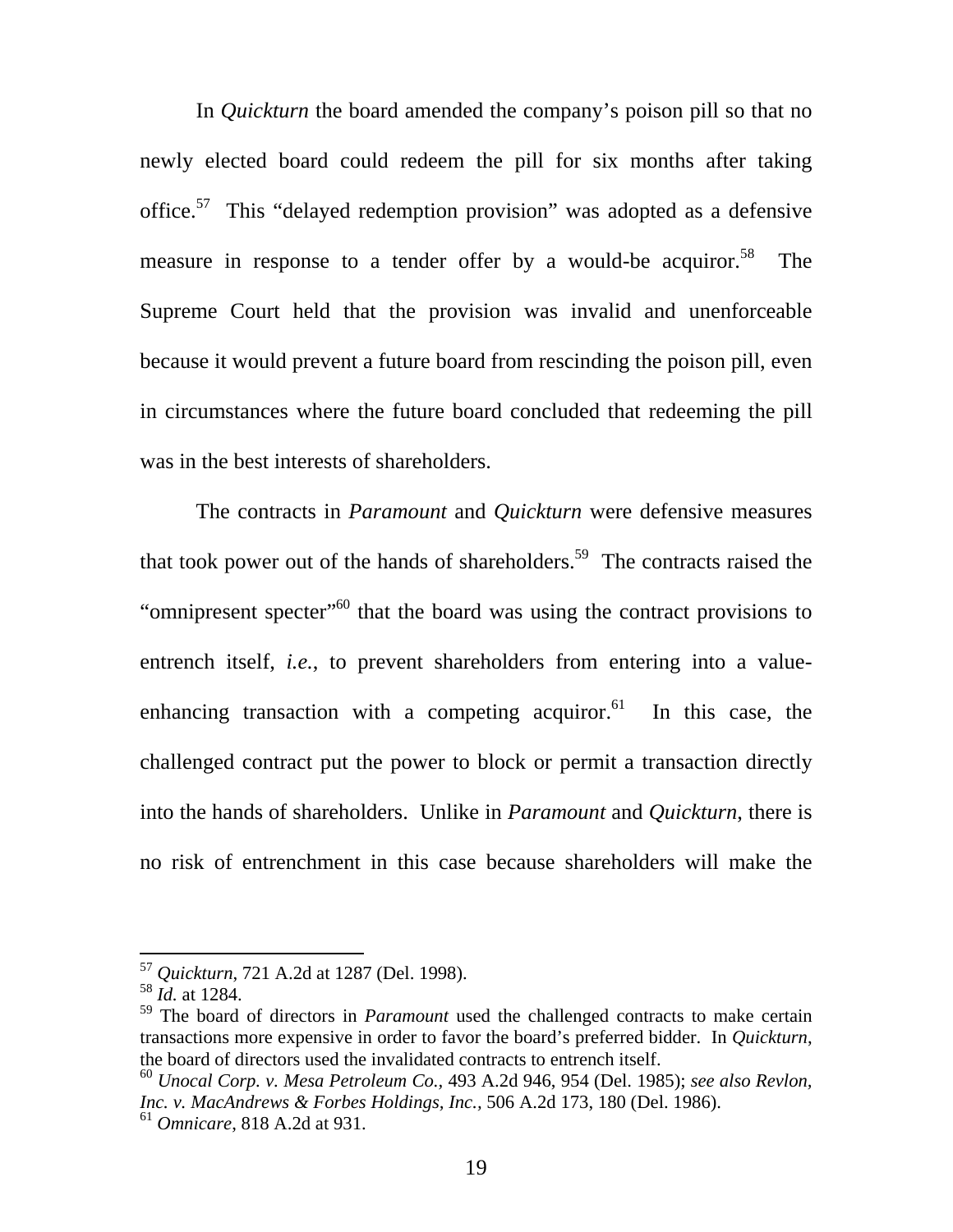decision for themselves whether to adopt a defensive measure or leave the corporation susceptible to takeover.

In *Omnicare* the board entered into a merger agreement with an acquiror. $62$  As part of the merger agreement, the board agreed to submit the merger agreement to stockholders even if the board later determined the merger was not in the best interests of shareholders.<sup>63</sup> Also as part of the merger agreement, two directors who were shareholders irrevocably committed to vote in favor of the merger. $64$  These two directors owned a majority of the company's voting power. The result of these deal protective measures was that the deal was completely locked-up.<sup>65</sup> The Supreme Court of Delaware held that the agreement to submit the deal to a shareholder vote was unenforceable because it resulted in the board disabling its ability to exercise its fiduciary duties to the minority shareholders.<sup>[66](#page-20-4)</sup>

*Omnicare* does not invalidate the contract in this case. Unlike the board in *Omnicare*, the News Corp. board entered into a contract that empowered shareholders; it gave shareholders a voice in a particular corporate governance matter, *viz.*, the poison pill. It makes no sense to argue that the News Corp. board somehow disabled its fiduciary duties to

<span id="page-20-1"></span><sup>63</sup> *Id.*

<span id="page-20-0"></span><sup>62</sup> *Id.* at 925.

<span id="page-20-2"></span><sup>64</sup> *Id.* at 926.

<span id="page-20-3"></span><sup>65</sup> *Id.* at 918.

<span id="page-20-4"></span><sup>66</sup> *Id.* at 937.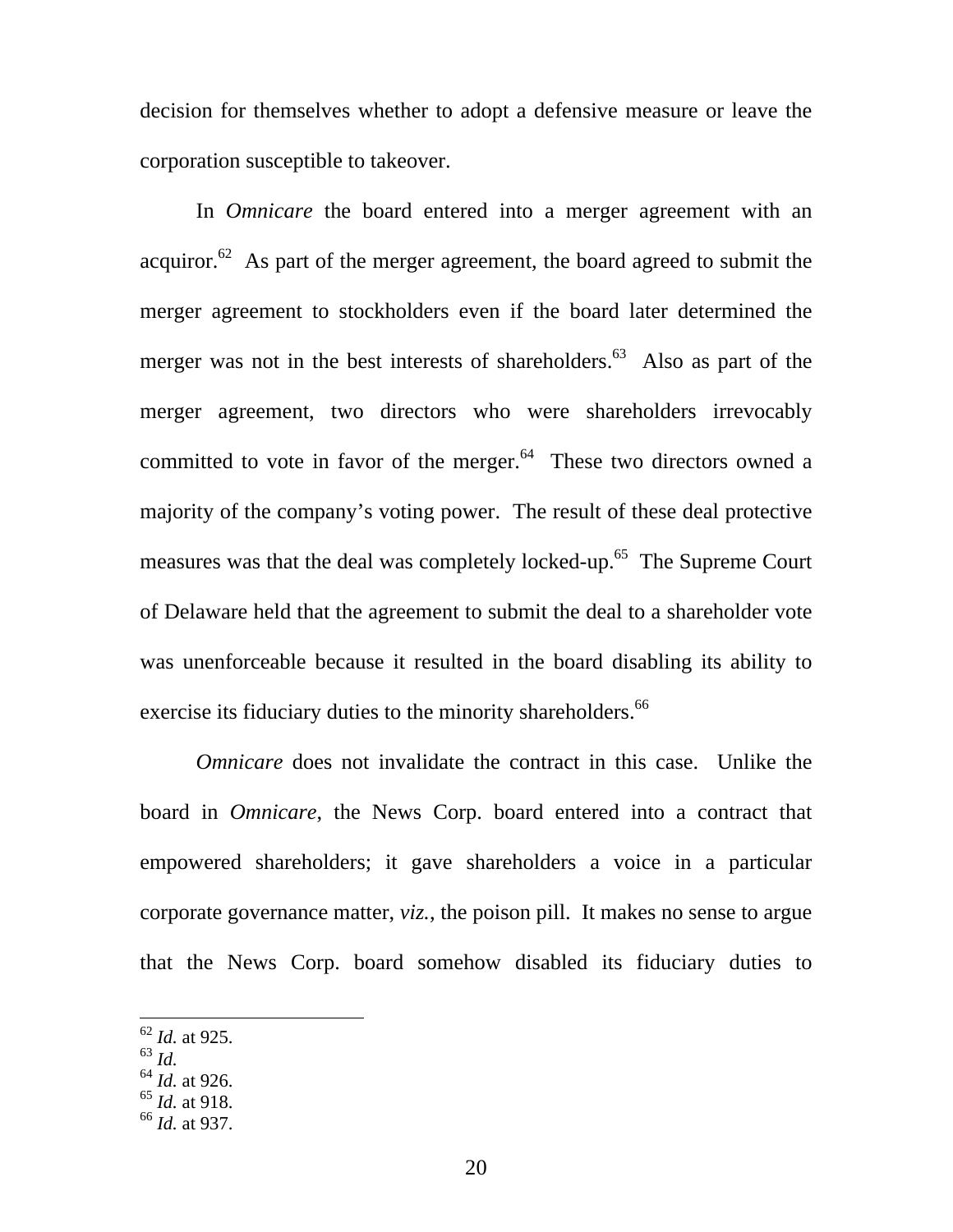shareholders by agreeing to let the shareholders vote on whether to keep a poison pill in place. This argument is an attempt to use fiduciary duties in a way that misconceives the purpose of fiduciary duties. Fiduciary duties exist in order to fill the gaps in the contractual relationship between the shareholders and directors of the corporation.<sup>67</sup> Fiduciary duties cannot be used to silence shareholders and prevent them from specifying what the corporate contract is to say.<sup>68</sup> Shareholders should be permitted to fill a particular gap in the corporate contract if they wish to fill it. This point can be made by reference to principles of agency law: Agents frequently have to act in situations where they do not know exactly how their principal would like them to act. In such situations, the law says the agent must act in the best interests of the principal. Where the principal wishes to make known to the agent exactly which actions the principal wishes to be taken, the agent cannot refuse to listen on the grounds that this is not in the best interests of the principal.

To the extent defendants argue that the board's fiduciary duties would be disabled after a hypothetical shareholder vote, this argument also

<span id="page-21-0"></span><sup>67</sup> *See* Frank H. Easterbrook & Daniel R. Fischel, THE ECONOMIC STRUCTURE OF CORPORATE LAW 92-93 (1998) ("... the fiduciary principle is a rule for completing incomplete bargains in a contractual structure …").

<span id="page-21-1"></span> $68$  I do not mean to suggest that the News Corp. directors have no fiduciary duties with respect to the shareholder vote. The directors have a duty to fully inform shareholders and to structure the vote so that, as much as possible, risks of improper coercion are reduced.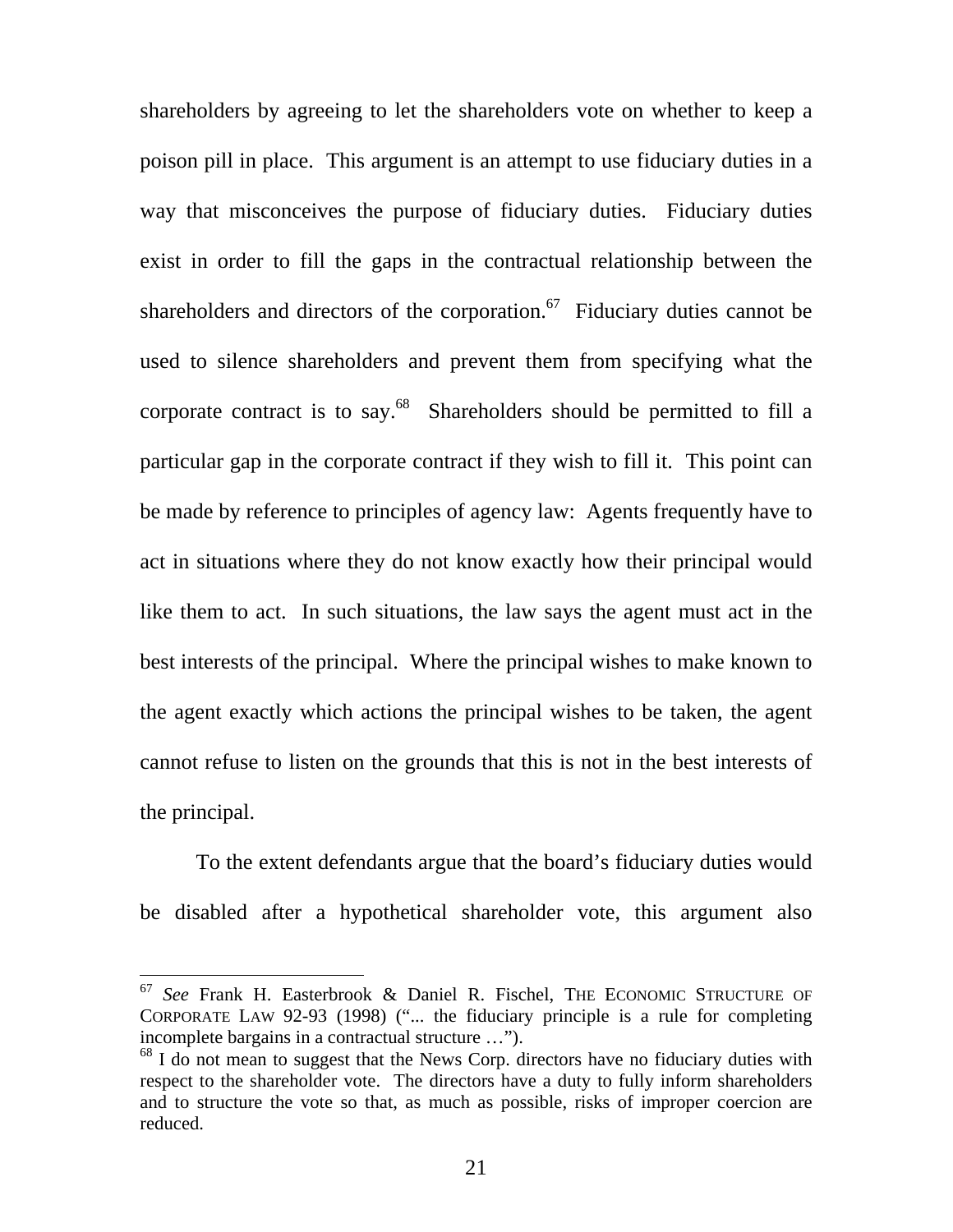misconceives the nature and purpose of fiduciary duties. Once the corporate contract is made explicit on a particular issue, the directors must act in accordance with the amended corporate contract. There is no more need for the gap-filling role performed by fiduciary duty analysis.<sup>69</sup> Again, the same point can be made by reference to principles of agency law: Where the principal makes known to the agent exactly which actions the principal wishes to be taken, the agent must act in accordance with those instructions.

## *C. Count II – Promissory Estoppel*

 $\overline{a}$ 

In order to assert a claim for promissory estoppel, plaintiffs must adequately allege: (1) a promise was made; (2) it was the reasonable expectation of the promisor to induce reliance or forbearance on the part of the promisee; (3) the promisee reasonably relied on the promise and took action to his detriment; and (4) injustice can be avoided only by enforcement of the promise. $^{70}$  $^{70}$  $^{70}$ 

The complaint does not describe with any detail when defendants allegedly promised that the poison pill would not be rolled over without a shareholder vote. But making all inferences in plaintiffs' favor, the complaint can be read to allege that an oral promise was made during conversations that ensued between representatives of News Corp. and

<span id="page-22-1"></span><span id="page-22-0"></span><sup>69</sup> See Easterbrook & Fischel, *supra* n.54, at 92-93 ("Because the fiduciary principle is a rule for completing incomplete bargains in a contractual structure, it makes little sense to say that "fiduciary duties" trump *actual* contracts" (emphasis in original). <sup>70</sup> *Lord v. Souder,* 748 A.2d 393, 399 (Del. 2000).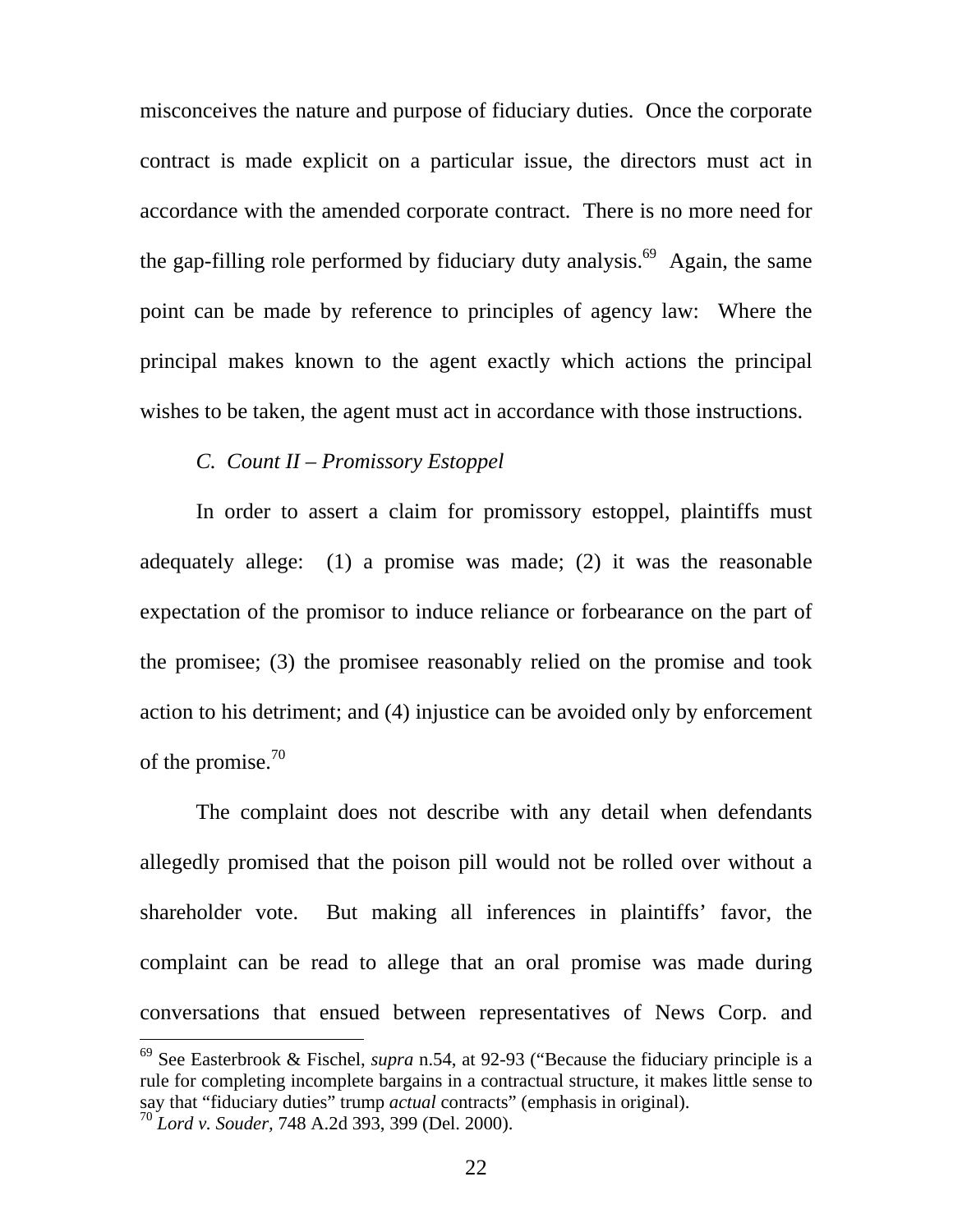plaintiffs. For this reason, I conclude that plaintiffs' promissory estoppel claim survives defendants' motion to dismiss with respect to plaintiffs' allegations of an oral promise between Phillip and O'Sullivan.

## *D. Count III – Fraud*

The plaintiffs' third claim is for fraud. In order to plead common law fraud in Delaware, plaintiffs must aver facts supporting the following elements: (1) the defendant made a false representation, usually one of fact; (2) the defendant had knowledge or belief that the representation was false, or made the representation with requisite indifference to the truth; (3) the defendant had the intent to induce the plaintiff to act or refrain from acting; (4) the plaintiff acted or did not act in justifiable reliance on the representation; and (5) the plaintiff suffered damages as a result of such reliance.<sup>71</sup> Fraud claims are subject to the heightened pleading standards of Rule  $9(b)$ .<sup>72</sup>

The complaint does not allege who made a fraudulent representation or the contents of that misrepresentation.<sup>73</sup> That a representation was even made is not directly alleged in the complaint but is an inference that can be drawn in plaintiffs' favor if the complaint is read very broadly. Because

<span id="page-23-0"></span><sup>71</sup> *Albert v. Alex. Brown Management Services, Inc.,* 2005 WL 2130607, at \*7 (Del. Ch. Aug. 26, 2005).

<span id="page-23-1"></span> $\overline{72}$  *Id.* 

<span id="page-23-2"></span><sup>73</sup> *C.V. One v. Resources Group*, Del. Super., 1982 WL 172863, at \*3 (Dec. 14, 1982) (dismissing fraud claim where "the person who made the misrepresentation is not named.")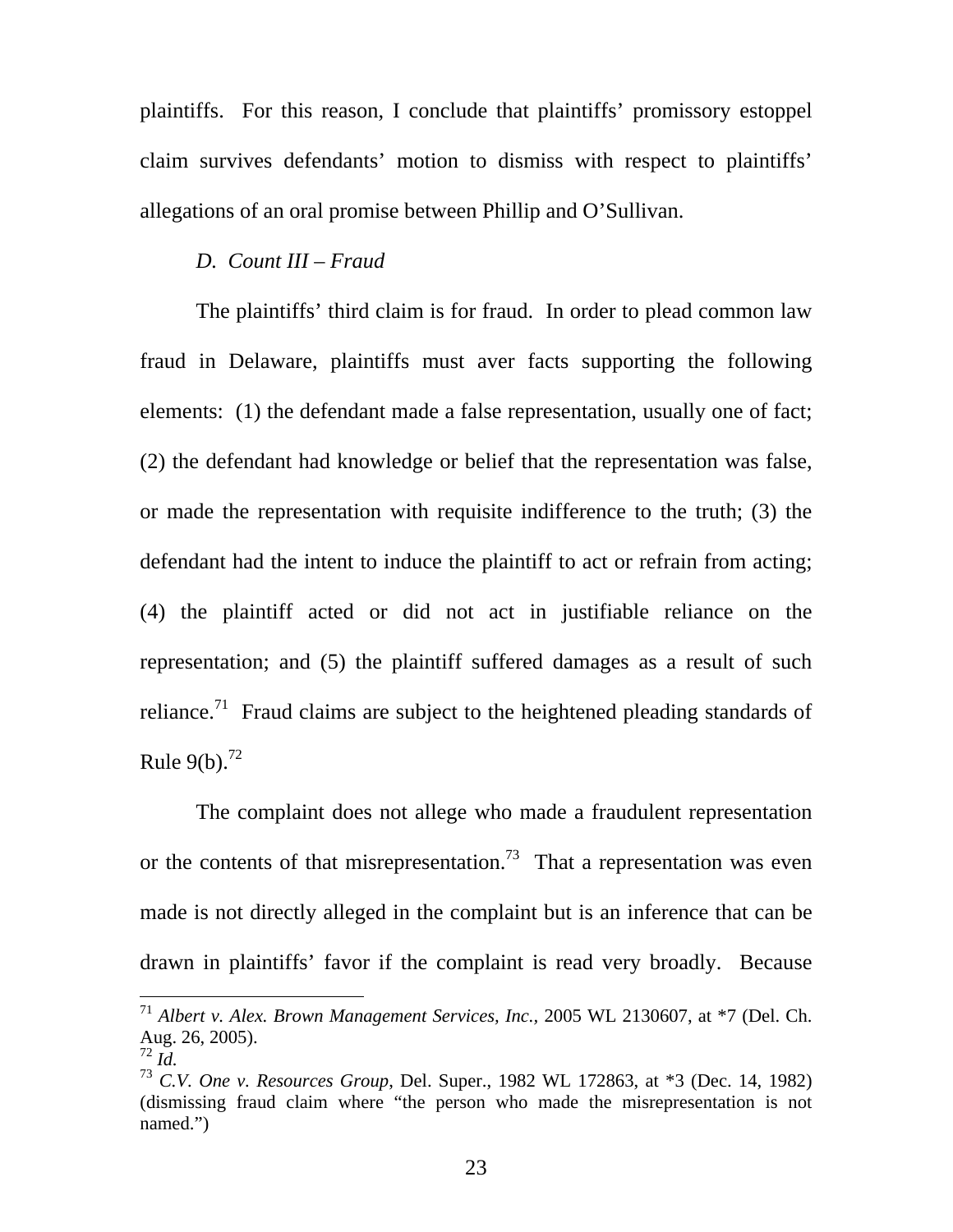plaintiffs fail to plead facts supporting a claim of fraud, I must grant defendants' motion as to this claim.

## *E. Count IV – Negligent Misrepresentation and Equitable Fraud*

To successfully assert a claim for negligent misrepresentation, plaintiff must adequately plead: (1) the defendant had a pecuniary duty to provide accurate information; (2) the defendant supplied false information; (3) the defendant failed to exercise reasonable care in obtaining or communicating the information; and (4) the plaintiff suffered a pecuniary loss caused by justifiable reliance upon the false information.<sup>74</sup> Plaintiffs have failed to assert with any specificity what false documents or false statements they relied upon in connection with the alleged injury or who produced them.<sup>75</sup> Plaintiffs' complaint suffers from a second problem: It fails to allege a pecuniary loss. In fact, plaintiffs state in their complaint that they "have no adequate remedy at law."<sup>76</sup> Because the complaint fails to allege who made the misrepresentation or the existence of a pecuniary loss, I must dismiss plaintiffs' claim of negligent misrepresentation.

<span id="page-24-1"></span><span id="page-24-0"></span><sup>74</sup> *Steinman v. Levine*, 2002 WL 31761252 (Del. Ch. Nov. 27, 2002) (citing *Sanders v. Devine*, 1997 WL 599539, at \*6-7 (Del. Ch. Sept. 24, 1997) and *Wolf v. Magness Constr. Co.,* 1995 WL 571896, at \*2 (Del. Ch. Sept. 11, 1995), *aff'd*, 676 A.2d 905 (Del. 1996)). <sup>75</sup> *See Steinman v. Levine,* 2002 WL 31761252, at \*15 (Del. Ch. Aug. 6, 2002) (Dismissing negligent misrepresentation claim against multiple defendants where complaint failed to identify misrepresentations made by any particular director defendant.)

<span id="page-24-2"></span> $^{76}$  Compl. ¶ 104.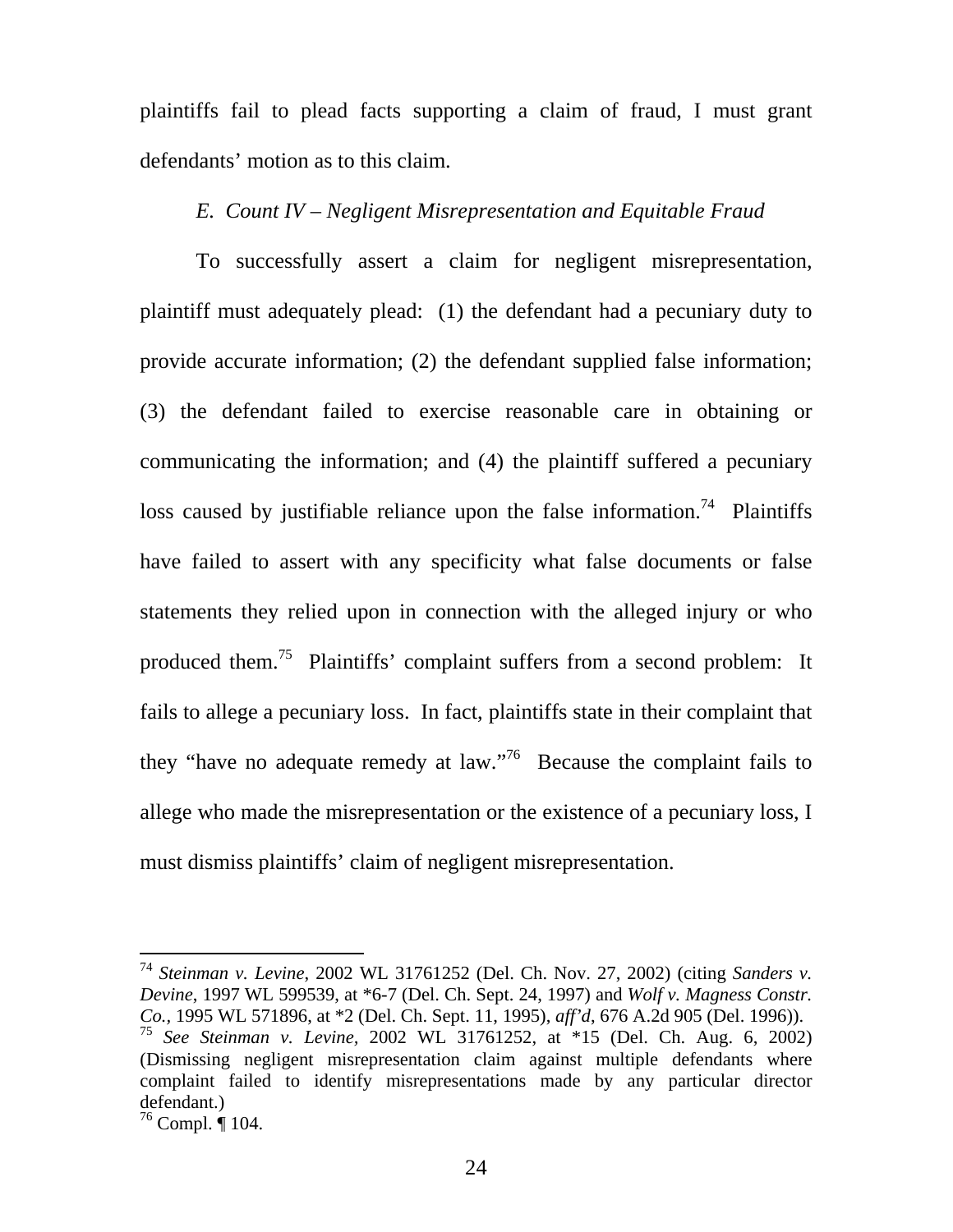Plaintiffs have also failed to adequately plead equitable fraud. Equitable fraud is subject to Rule  $9(b)$ 's heightened pleading standard.<sup>77</sup> The complaint contains no more facts supporting a claim of equitable fraud than it does facts supporting a fraud claim. I grant defendants' motion to dismiss with respect to Count IV.

# *F. Count V – Breach of Fiduciary Duty*

Count V of the complaint alleges the directors breached their fiduciary duties. The complaint is bereft of any facts that suggest a violation of the duty of loyalty. Plaintiffs do not allege that the decision to extend the pill without a shareholder vote was in any way self-interested.<sup>78</sup> The complaint also fails to allege any facts that support a claim for breach of the duty of care. Plaintiffs do not allege that the director defendants were uninformed about their decision to extend the poison pill without a shareholder vote or that they did so in bad faith.

Plaintiffs do not allege facts supporting a violation of either the duty of loyalty or the duty of care. As a result of these pleading deficiencies, I dismiss Count V of the complaint.

<span id="page-25-0"></span><sup>77</sup> *Shamrock Holdings of California, Inc. v. Iger*, 2005 WL 1377490, at \*7 (Del. Ch. June 06, 2005).

<span id="page-25-1"></span><sup>78</sup> Pls.' Answering Br. at 47 (acknowledging that "[p]laintiffs do not challenge the *bona fides* of the Pill.")